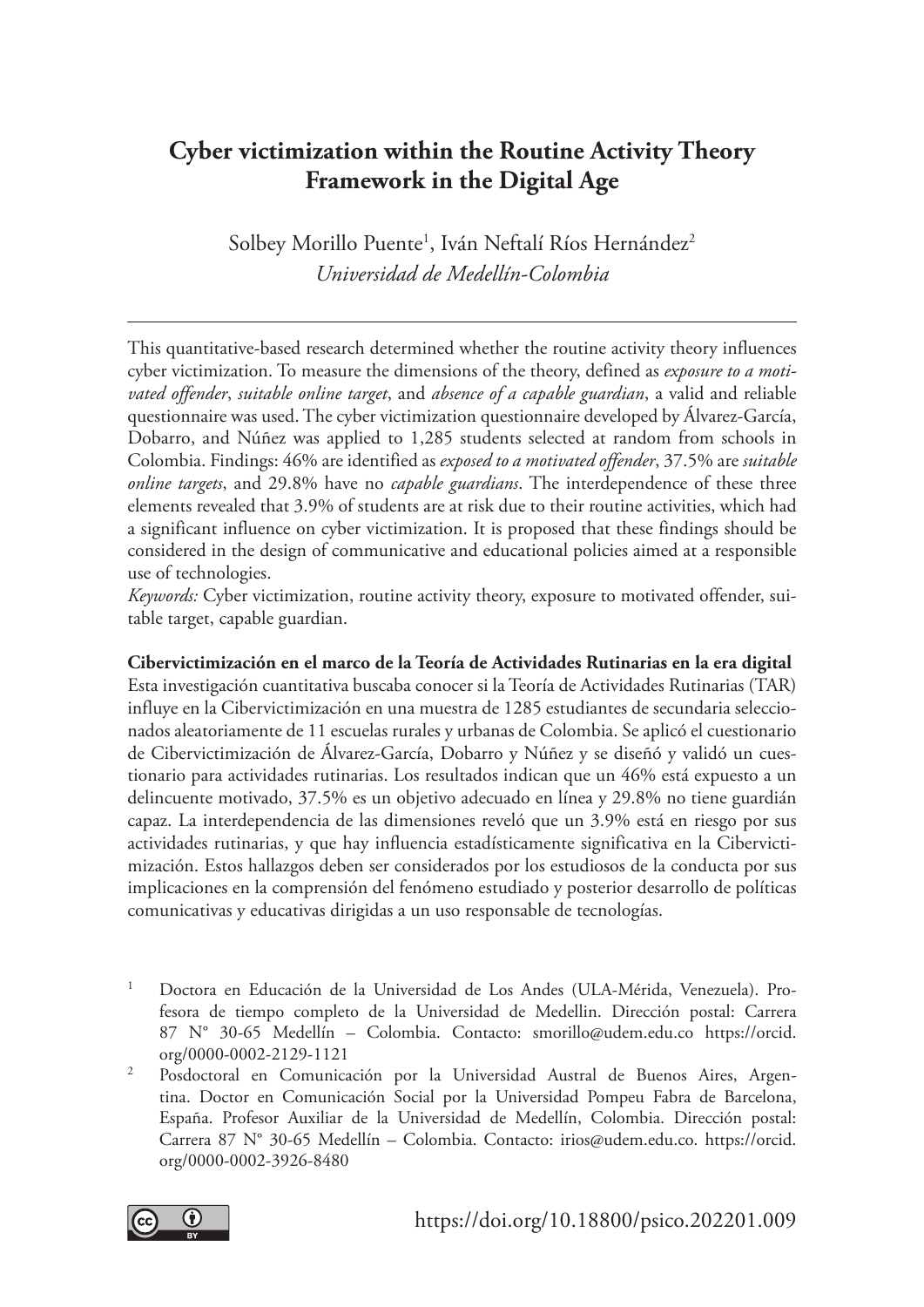*Palabras clave:* Cibervictimization, teoría de actividades rutinarias, exposición a un delincuente motivado, objetivo adecuado, guardián capaz.

#### **Ciber-vitimização desde a Teoria das Atividades Rotineiras na era digital**

Esta pesquisa quantitativa procurava conhecer se a Teoria de Atividades Rotineiras (TAR) influencia a ciber-vitimização de uma amostra de 1285 estudantes de segunda série, selecionados aleatoriamente entre 11 escolas rurais e urbanas da Colômbia. Foi utilizada a enquete sobre Ciber-vitimização de Álvarez-García, Dobarro e Núñez, tendo sido feito um questionário para atividades rotineiras. Os resultados indicam que 46% fica exposto a um criminoso motivado, 37.5% é um objetivo adequado online e 29.8% não conta com um guardião capaz. A interdependência das dimensões revelou que 3.9% fica em risco pelas suas atividades rotineiras e, que tem influência estatística significativa na ciber-vitimização. Esses achados devem ser considerados por aqueles que estudam a conduta pelas suas implicações na compreensão do fenômeno estudado e posterior desenvolvimento de políticas comunicativas e educativas destinadas ao uso responsável das tecnologias da informação.

*Palavras-chave:* Ciber-vitimização, teoria de atividades rotineiras, exposto a um criminoso motivado, objetivo adequado, guardião capaz.

#### **Cyber-victimisation dans le cadre de la théorie des activités de routine dans le numérique**

Cette recherche quantitative visait à connaître si la Théorie des Activités Rutinaires (TAR) peut influer sur la Cibervictimisation, dans un échantillon de 1 285 étudiants de secondaire choisis au hasard parmi 11 écoles rurales et urbaines de la Colombie. On a appliqué le questionnaire de Cibervictimisation d' Álvarez- García, Dobarro Núñez et on a dessiné et validé un questionnaire pour des activités routinières. Les résultats montrent qu'un 46% est exposé à un délinquant motivé, qu'un 37,5% est un objectif adéquat en ligne, et que 29.8% n'a pas de gardian capable. L'interdépendance des dimensions a révélé qu'un 3.9% est en risque à cause de ses activités routinières et qu'il existe un impact statistiquement significatif sur la Cibervictimisation. Ces trouvailles doivent être considérées par les chercheurs du comportement humain par leurs implications sur la compréhension du phénomène étudié et pour le développement futur de politiques communicatives et éducatives dirigées vers un usage responsable des technologies.

*Mots-clés:* Victimisation cybernétique, théorie des activités Rutinaires, exposition à un délinquant motivé, objectif adéquat, gardian capable.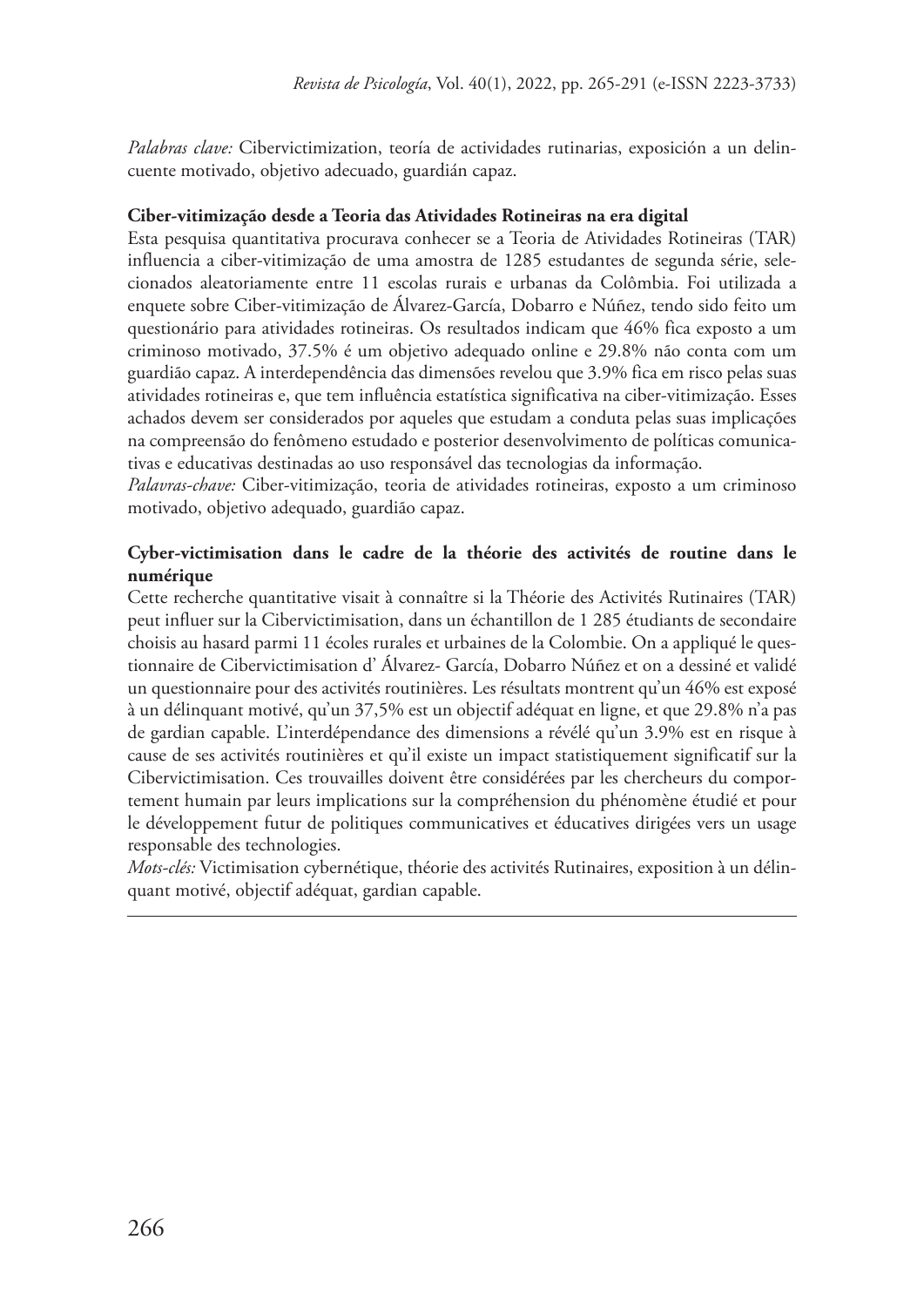Digital convergence has been addressed by countless authors who have provided a reflective look to the issue by analyzing the possible influence of this phenomenon on various sociocultural, technological, media, and academic contexts, among others. According to García (2009), it is "a term that has been used since the mid-eighties to refer to a variety of issues related to the technological transformation introduced by digitalization in the development of telecommunications" (p.104). Jenkins (2008) understands convergence as "culture of media convergence, which supposes the existence of a content flow supported by multiple media platforms, in the cooperation between multiple media industries and in the migratory behavior of media audiences" (p.15). In general, digital convergence is a multidimensional process that affects the cultural practices of society (Bárcenas, 2013).

Studies on digital convergence have traditionally been framed toward understanding this phenomenon from the perspective of communication. However, the social processes derived from the technological unification of this global age have demanded the extension of these studies to new cognitive and thought approaches, configurations leading to collective talks, and generation of new knowledge in the necessary intersection between communication and education.

In fact, from this interdisciplinary integration, one of the aspects that has managed to capture the attention of researchers in both areas of knowledge is related to the influence of routine activities of school children and teens in the risks of using the Internet with emphasis on cyberbullying. Routine activities that frame the behavior of school children and teens with access to various digital platforms or Information and Communication Technologies (ICT) must be addressed by researchers in the social sciences for their potential in identifying risks that may affect the emotional, physical, or academic well-being of this population.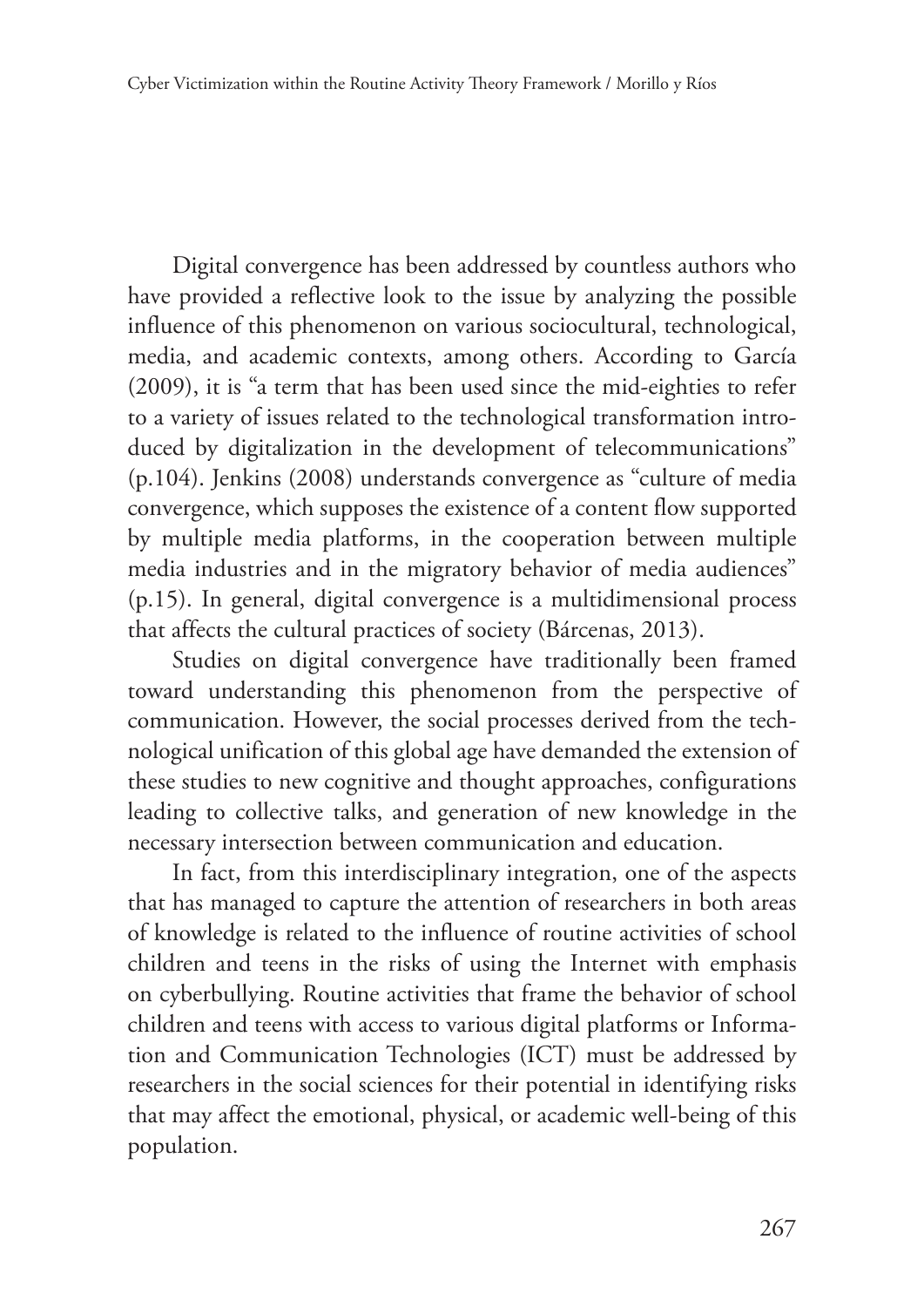Undoubtedly, the identification of some of the factors and behaviors that may generate risks when using the Internet allows communicators and educators to establish joint prevention strategies for the protection and safety of school children and teens. In addition, it would result in the configuration of thought paradigms and explanatory theoretical models that contribute to the reformulation of management designs and intervention on the appropriate use of ICTs. Amador (2012) points out the coincidences in the cyberculture and hypermediation approaches, indicating that there are three underlying registers that clarify "the relationship between communication, media, and digital technologies versus the subjective and social transformations of the subject: other ways to assume reality; new ways of managing participation; and a rupture of totalization through interactive creation" (p.3).

This new way of assuming the reality proposed by Amador (2012) suggests the need to analyze how the routine activities of children and teens in the network favor their vulnerability to different situations in the virtual space, including cyberbullying. As stated by Miró (2011), "…the risk size generated by the gigantic dimensions of this new social communication space would be different if they had a smaller scope" (page 7).

From the perspective of communication, education, and psychology as interconnected disciplines, it is imperative to analyze whether, in the Colombian context, the access of school children and teens to new independent or collective spaces, characterized by digital convergence, exposes them to some inadequate conducts, including cyberbullying. In this sense, the routine activity theory (RAT) proposed by Cohen and Felson (1979) is applicable to cyberspace and its derivatives due to the relevance it has in understanding the age of digital convergence and the use of the Internet as practices fostering new ways of social interaction between school children and teens.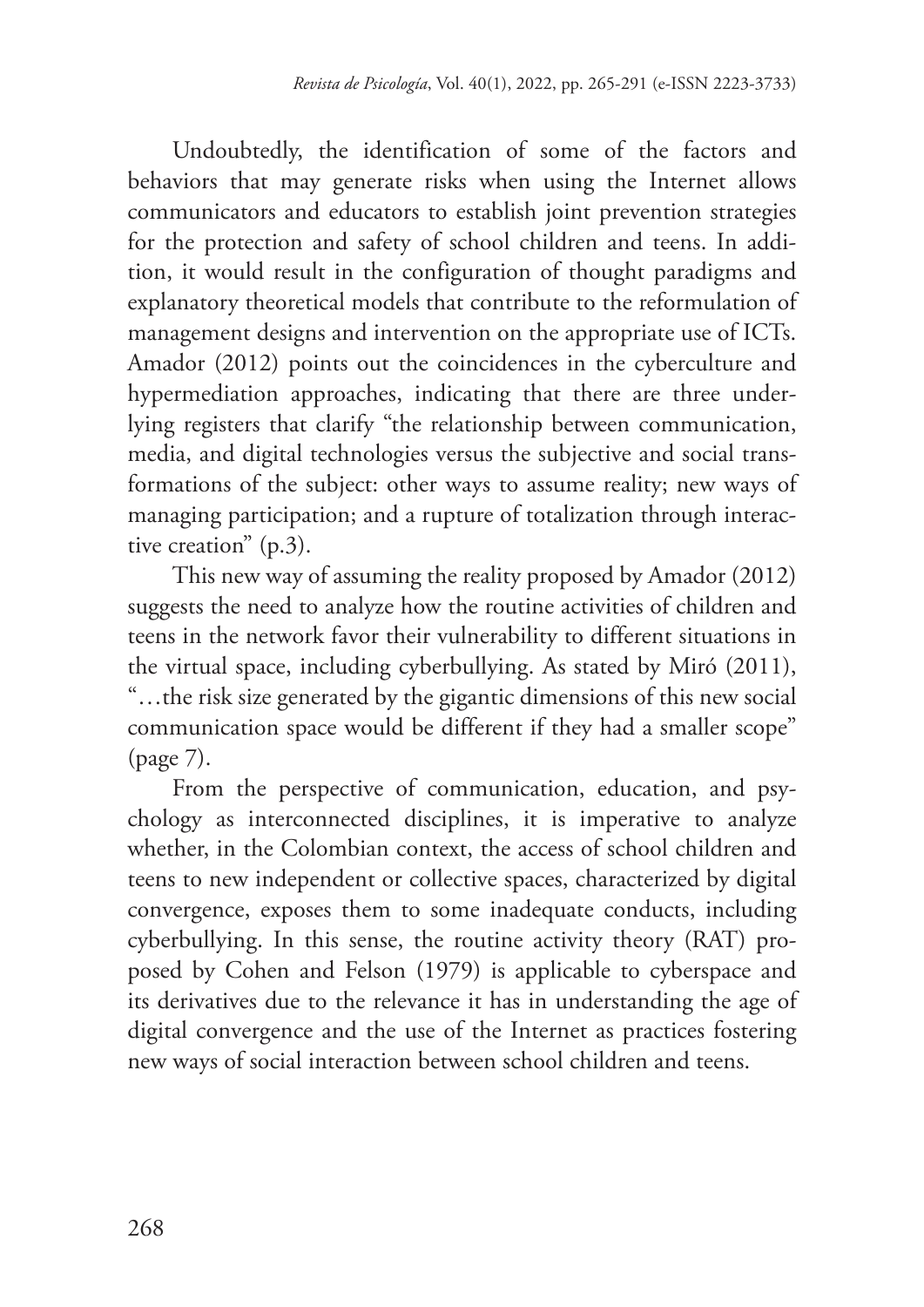## *RAT and Cyber Victimization*

The routine activities of children and teens in the network may make them vulnerable to different risks since, as Miró (2011) states, they become risky due to the size and scope of this space used for interaction and communication, in which time and distance are exceeded. Cohen and Felson (1979), authors of the RAT, define this type of activity as "any recurrent and prevalent practice that satisfies the basic needs of the population and individuals, including formal work, leisure, different ways in which people get food and shelter, social interaction, teaching, sexual expression, etc." (p.593). Given its characteristics, cyberspace becomes a stage for cyber victimization. This theory, as applied to cyberspace, emphasizes three interdependent variables: *suitable online target*, described as Internet usage behaviors from a thing or person who is a suitable crime target; *exposure to an online motivated offender,* defined as activities that expose individuals to a cyber-offender when connected to the Internet, and finally, *capable guardian,* which is classified as those people, individual tactics, and technological tools that may prevent potential cyber-crimes (Rodríguez, Oduber, and Mora, 2017).

Some studies on this topic have advanced into the understanding of RAT from different social contexts, resulting in the development of innovative reflections that contribute to further understanding and analysis of this theory starting from a broad perspective. Based on these studies, some of the variables related to the development of risky behaviors that are detrimental to ICT users have already been identified (García-Guilabert, 2016; Álvarez, 2015; Sasson and Mesch, 2014; Llinares, 2012; Pratt, Holtfreter, and Reisig, 2010).

In this sense, in the context of social networks, studies related to RAT have been subject to the identification of some actions performed by Internet users, or intervening variables, which could be classified as risky behaviors for the population who usually uses modern technologies (Shin and Huh, 2011; Sengupta and Chaudhuri, 2011), as well as actions that are subject to the type of communication device and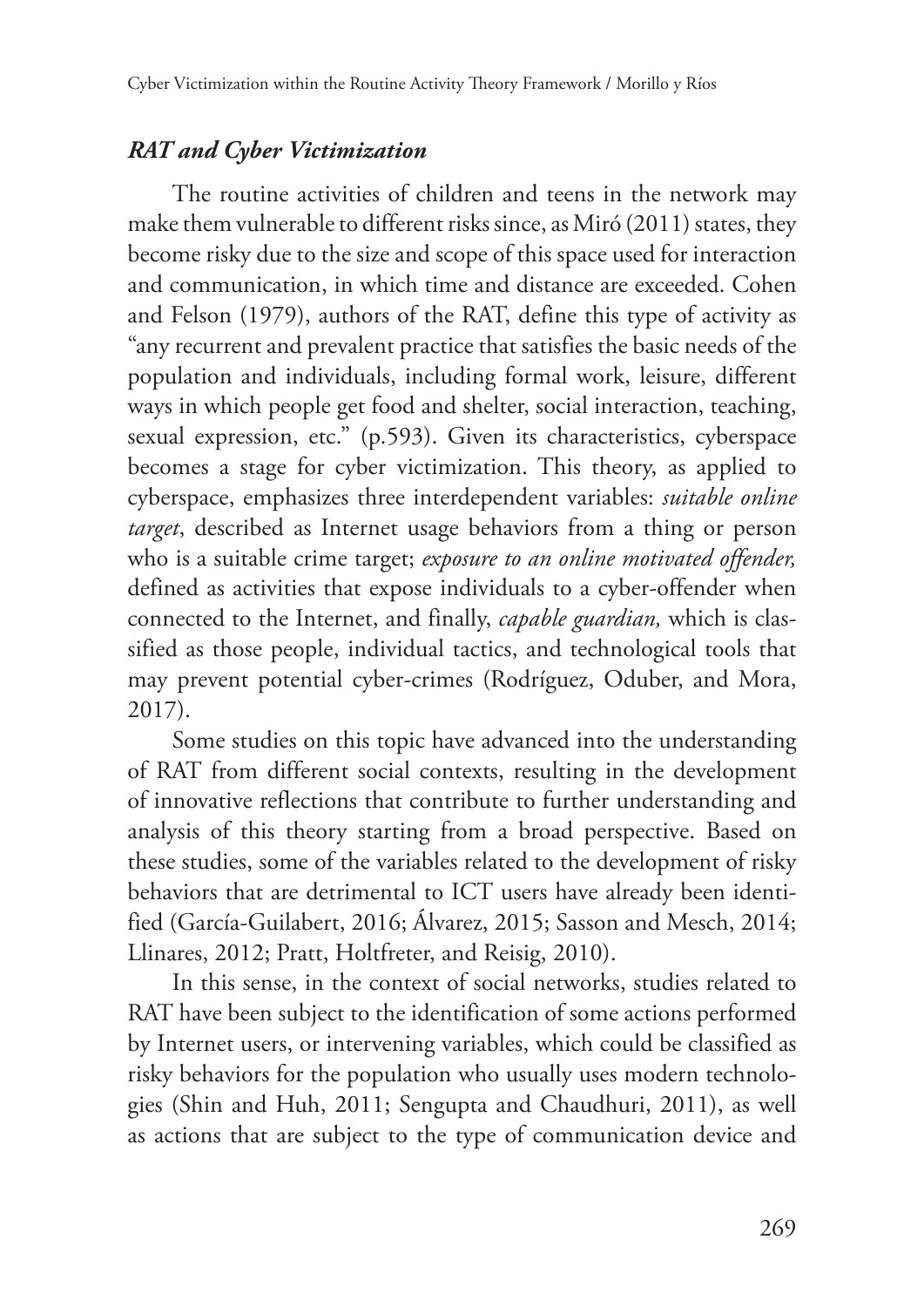social network used during the interaction process (Reyns and Henson, 2015; Mitchell, Wolak, and Finkelhor, 2008, Lee and Chae, 2007).

In this research, our analysis focuses on risky behaviors related to cyberbullying, with emphasis on cyber victimization. Cyberbullying has been defined by the Office of the Special Representative of the UN Secretary General on Violence Against Children of the United Nations Organization (2016) as "An aggressive, intentional act carried out by a group or individual using electronic forms of contact, repeatedly and over time, against a victim who cannot easily defend him or herself. This act may include dissemination rumors; posting false or unpleasant messages, embarrassing comments or photos; or excluding someone from online networks or other communications. It is characterized by an imbalance of power and the damage it causes can be profound" (p.14). According to Bauman and Bellmore (2015), the term cyberbullying was popularized by Bill Belsey in 2003, when he launched his www.cyberbullyning.ca website, stating that "although the term had been used in 1993, it is not until 2003 when its use becomes generalized"  $(p. 1)$ .

Cyberbullying among children and teens has received significant attention from academic researchers in recent years (Kowalski et al, 2014; Cowie et al, 2013; Bauman, Cross, and Walker, 2012; Menesini, Nocentini, and Calussi, 2011; Hinduja and Patchin, 2008). According to Patchin and Hinduja (2006), cyberbullying has been empirically linked to multiple bad emotional, psychological, and adaptive behaviors; hence, its empirical approach is complex.

Just as there are multiple definitions and approaches around cyberbullying, Brown, Demaray and Secord (cited by Kalia and Aleem, 2017a) sustain that there is no standard conceptualization for cyber victimization; however, they suggest that all concepts related to this term contain, among their characteristics, the element of intentional and repeated harm inflicted through the use of technology. The studies on cyber victimization have involved various theories and methodological propositions to explain this phenomenon with a cross-sectional approach. Some have emphasized the development of scales to further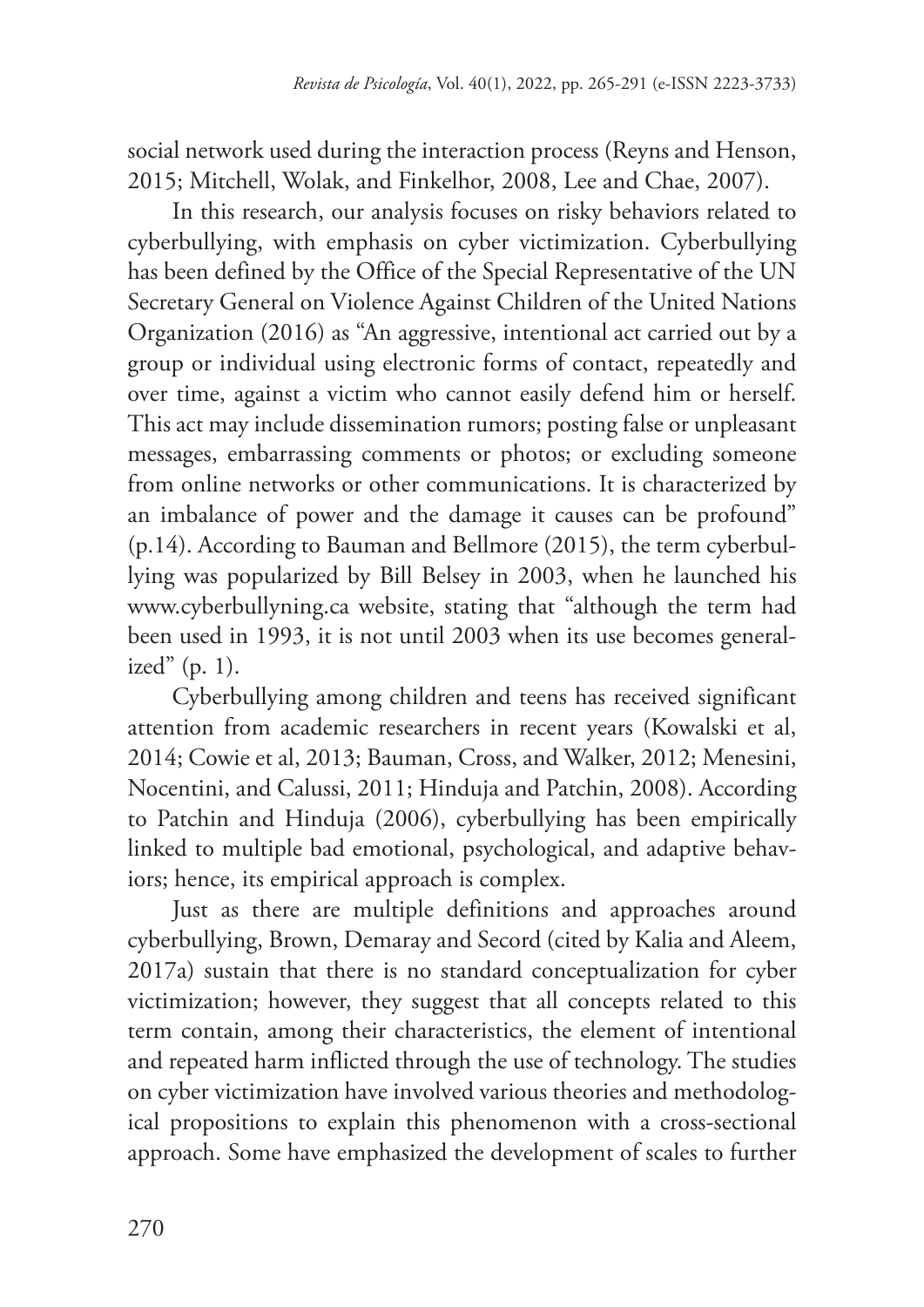analyze victimization through online social services (Akbulut, Sahin, and Eristi, 2010), while other investigations have framed the object of study to the psychological perspective, consequences, identification of the possible factors of online teen victimization; role of the school in the prevention of this risk; and role of social inequality and networks in cyberbullying(Koutamanis, Vossen, and Valkenburg, 2015; Bauman, Cross, and Walker, 2012; Bauman, 2009; Dilmac, 2009; Dehue, Bolman, and Vollink, 2008; Beran and Li, 2007; Cohen, Kluegel, and Land, 1981).

Cyber victimization is one of the risk behaviors most frequently discussed by recent studies related to the routine activity theory (Arntfield, 2015; Ito, 2013; Livingstone, 2008; Hinduja and Patchin, 2008). According to Marcum (2008), spending a lot of time connected to the Internet, communicating, and sharing personal information online increase the likelihood of being a cyberbullying victim. For the purposes of this research, cyber victims are people who are at the receiving end of cyberbullying behaviors (Kalia and Aleem, 2017b) and who may be related to some of the aforementioned characteristics defined by the routine activity theory (*suitable online target*, *exposure to a motivated offender*, and *capable guardian*).

From the perspective of this study, it is important to determine whether the cyber victimization phenomenon is applicable to Colombian students, considering the guidelines established by the routine activity theory. The findings of this research will serve to establish the explanatory scope of the Theory for the cyber victimization phenomenon in students between 11 and 18 years old and to determine if it is consistent with the studies conducted so far. In addition, they may serve as a foundation for the development of new lines of research using the variables proposed herein. Likewise, these results generate suggestions on prevention matters, which may be used by the government and other public institutions for the design of public policies on these issues.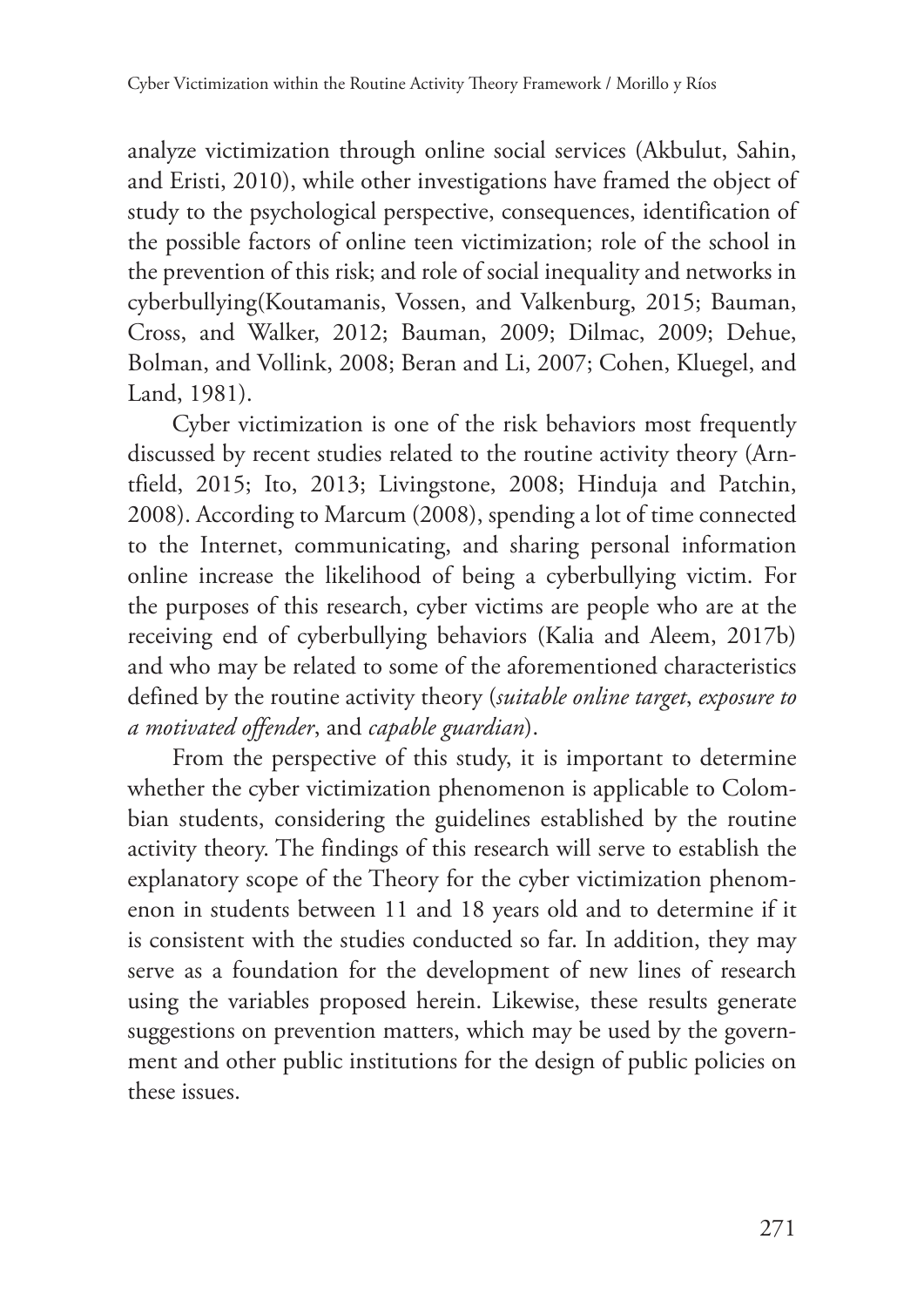# *Purpose of Study*

Aligned with the aspects highlighted in the theoretical framework, the variables of this study are as follows: *Routine Activities* are considered as the independent variable of the study. Its dimensions applied to the cyberspace context are a) *suitable online target*, b) *exposure to a motivated offender*, and c) *capable guardian*. The dependent variable was *cyber victimization*, with four dimensions defined by the questionnaire authors (Álvarez-García, Dobarro and Núñez, 2015), namely, a.) visual cyber victimization, b.) online exclusion, c.) identity theft, and d.) written/spoken cyber victimization. As specified above, the purpose was to determine if there is an influence of the routine activities of Colombian school children and teens in cyber victimization.

The study of these variables and dimensions was addressed through a field study and quantitative approach. The research hypothesis was as follows:

> H1. Routine Activities (*suitable online target, exposure to a motivated offender, and capable guardian*) have a statistically significant influence on the cyber victimization of school children and teens in Colombia.

The reasons that justify this study are as follows:

1. From the theoretical point of view, more academic research is required to focus on the study of routine activities and their influence on the risks to which school children and teens are exposed, due to their importance for the identification of intervening process variables. This would allow communicators and educators to establish guidelines to design subsequent prevention strategies aimed at the protection and safety of school children and teens. In addition, the analysis would result in the configuration of new conceptual perspectives and the possible development of explanatory models that contribute to the reformulation of management and intervention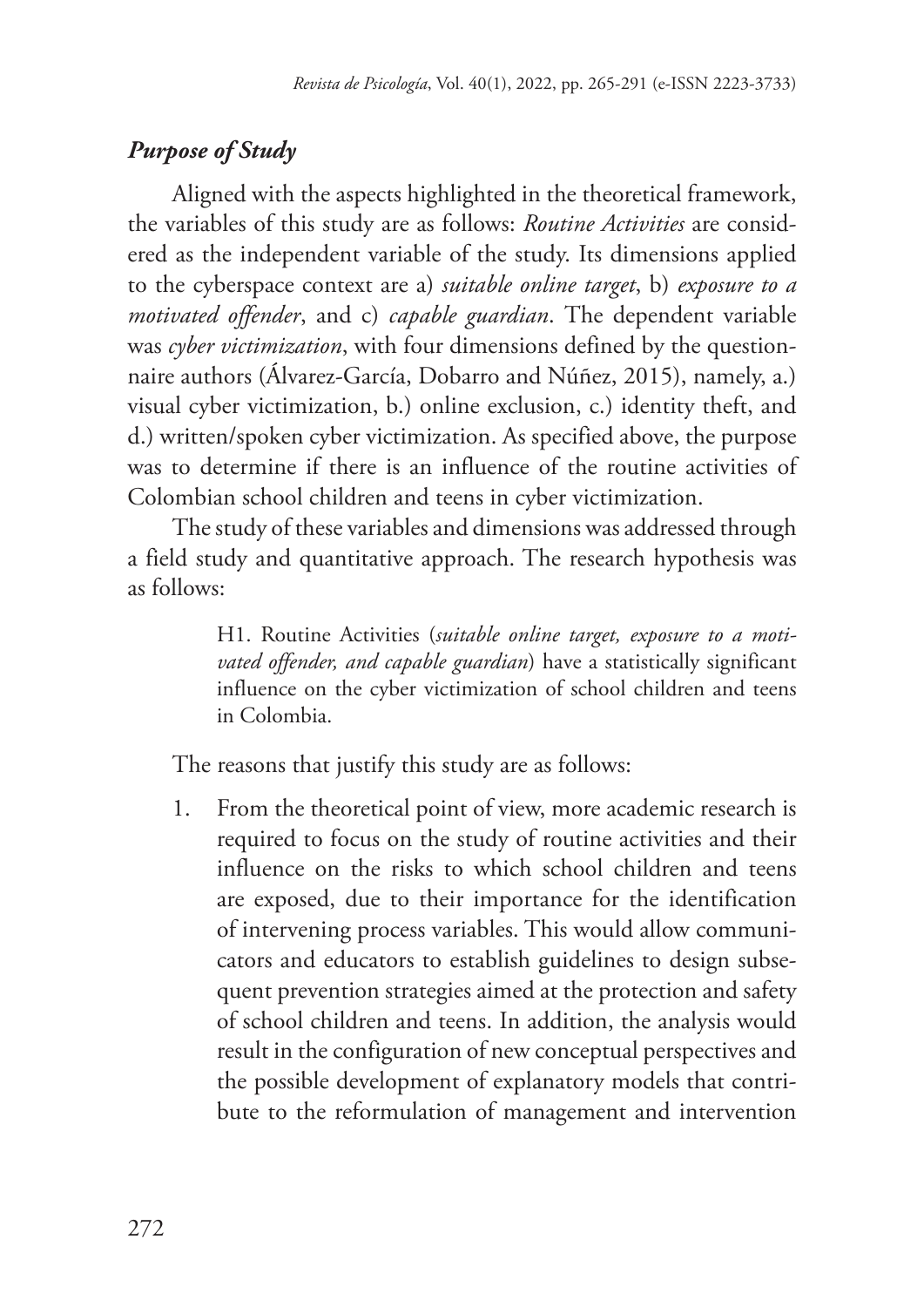designs on the appropriate use of ICTs for the benefit and protection of school children and teens.

- 2. From a methodological perspective, it should be mentioned that there is a gap in Latin America of empirical studies, with an emphasis on quantitative methodology developed in the field of communications and education, which may explain the way in which the routine activities of school children and teens have some influence on the risks associated with Internet usage, thus fostering opportunities for the development of cyberbullying behavior and particularly, of cyber victimization. Likewise, the understanding of this process through the information collected in the sample under study with strict measurement scales tends to the adequate interpretation of the data, statistical analysis, and possible replications of this study in other sociocultural contexts.
- 3. Regarding practical justification, as noted, the results obtained can contribute to the development of prevention and joint intervention strategies among communicators and educators for improving the emotional, physical, and academic performance of school children and teens.

# **Method**

# *Participants*

Data were collected from 1285 female (52%) and male students from grades 6–11, from 15 public schools, both in the urban area (84.9%) and in the rural areas of Antioquia and Chocó (Colombia). 85% of students indicated that their school has an Internet connection and almost half were able to access the network from anywhere (Table 2).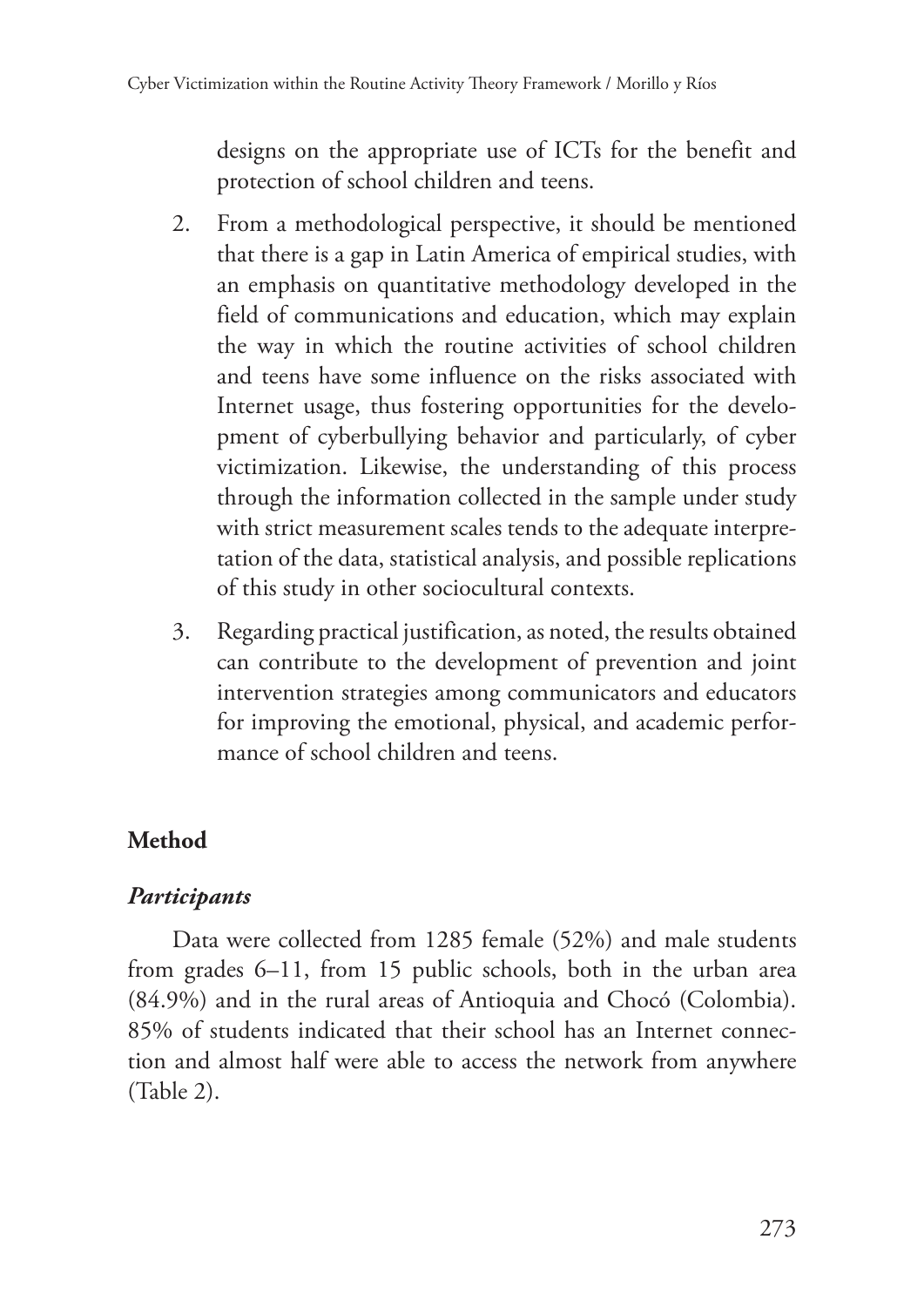|--|--|

| Variable                        | Categories | N    | $\%$ |
|---------------------------------|------------|------|------|
| Gender                          | Male       | 617  | 48.0 |
|                                 | Female     | 668  | 52.0 |
| Grade                           | 6th grade  | 212  | 16.5 |
|                                 | 7th grade  | 217  | 16.9 |
|                                 | 8th grade  | 277  | 21.6 |
|                                 | 9th grade  | 226  | 17.6 |
|                                 | 10th grade | 194  | 15.1 |
|                                 | 11th grade | 159  | 12.4 |
| School Location Area            | Rural      | 194  | 15.1 |
|                                 | Urban      | 1091 | 84.9 |
| Internet Connection at School   | Yes        | 1092 | 85.0 |
|                                 | $\rm No$   | 193  | 15.0 |
| <b>Internet Access Anywhere</b> | Yes        | 587  | 45.7 |
|                                 | $\rm No$   | 698  | 54.3 |

*Characteristics of the Sample*

Source: SPSS Results Document

### *Measures*

A three-section self-administered questionnaire was designed. The first section was a questionnaire designed by researchers to measure the three RAT dimensions proposed by Cohen and Felson (1979). This questionnaire was submitted for expert validation and a content validity coefficient greater than .8 was obtained, which is considered optimal. The second section contained the cyber victimization questionnaire by Álvarez-García et al. (2015), which comprises four dimensions. The last section explored aspects such as gender, academic degree, school location area, and Internet connection (Table 1).

We calculated the reliability of the items that constituted the three dimensions of RAT (Table 1) using the *K* coefficient of Richardson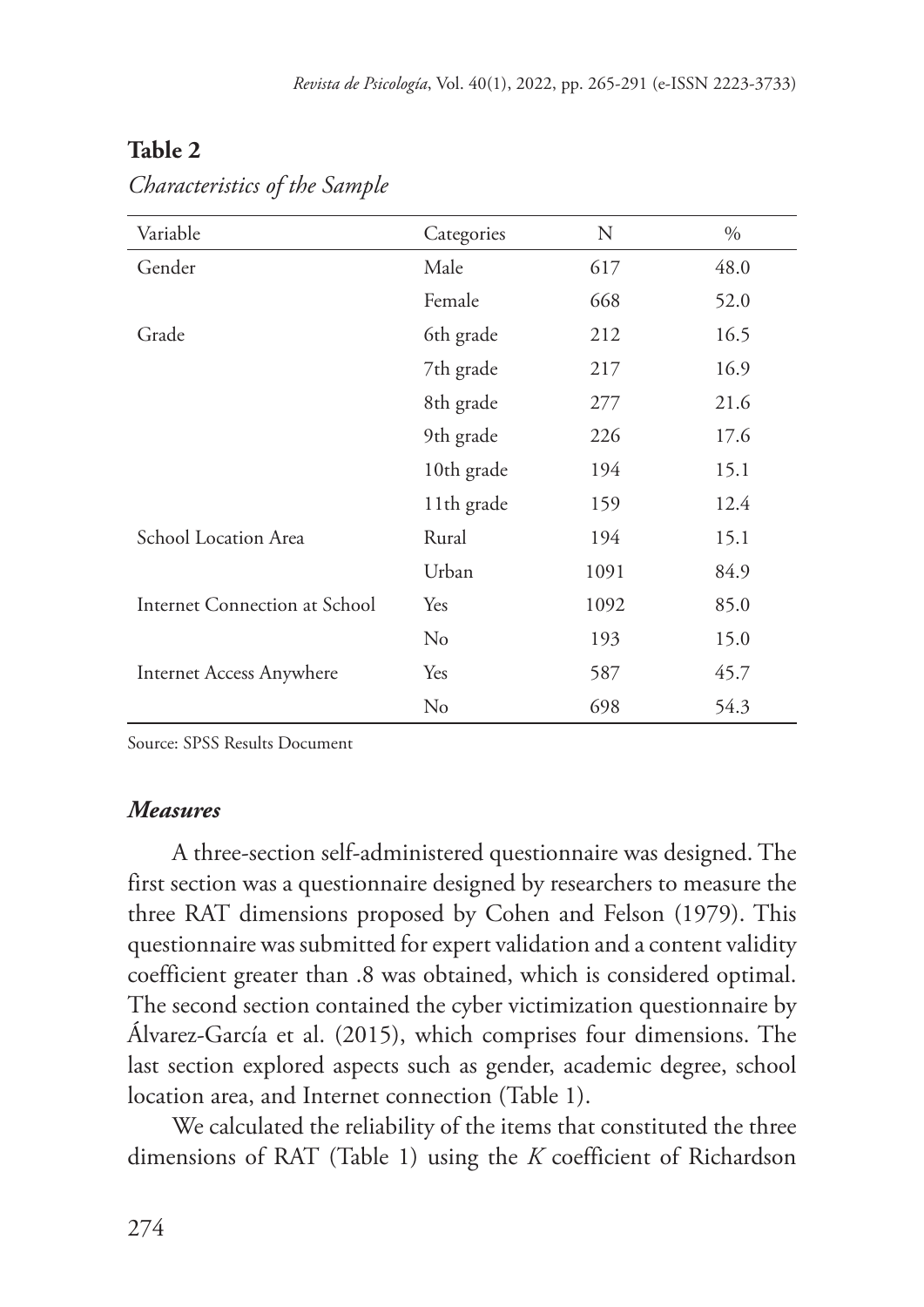because they are dichotomous variables. In the case of the *Risk Exposure* dimension, the *KR21* value was .57; for the *suitable target* dimension, the value was .71, and for *capable guardian,* the value was .57. Although these results do not reach the optimum value, they can be considered reliable, considering that, according to Nunnally (1967, cited by Frías-Navarro, 2014), "In the first phases of research or exploratory studies, a reliability value of .6 or .5 can be enough" (page 3). In addition, we calculated the dimension reliability for the cyber victimization questionnaire by Álvarez-García et al. (2015) using the Cronbach's Alpha coefficient, as they are additive scales. The results indicated internal consistency of the four dimensions (visual cyber victimization  $\alpha = .71$ , online exclusion  $\alpha = .72$ , ID theft  $\alpha = .76$ , and written/spoken cyber victimization  $\alpha$ = .88), as well as for the full instrument ( $\alpha$  = .94).

#### **Table 1**

| Variable                     | Dimensions                         | N.<br>items | $\alpha_{\text{Content Validity}}$ | a <sub>Reliability</sub> |
|------------------------------|------------------------------------|-------------|------------------------------------|--------------------------|
| Independent:                 | Exposure to a motivated offender   | 10          | .89                                | .57                      |
| Routine<br><b>Activities</b> | Target                             | 10          | .89                                | .71                      |
|                              | Capable guardian                   |             | .85                                | .57                      |
| Dependent:                   | Visual cyber victimization         | 5           |                                    | .71                      |
| cyber<br>victimization       | Online exclusion                   | 4           |                                    | .72                      |
|                              | Online ID theft                    | 5           |                                    | .76                      |
|                              | Written/spoken cyber victimization | 12          |                                    | .88                      |

*Validity and Reliability of the Research Scales* 

Source: SPSS Results Document

*Routine Activity Questionnaire:* This questionnaire was created *ad hoc* by the researchers and comprises 27 items that inquire about the participants' routines on the Internet during the last two months to determine what made them vulnerable in cyberspace. The theoretical definitions expressed by Cohen and Felson (1979) were considered for the design of the items in this questionnaire, which point out three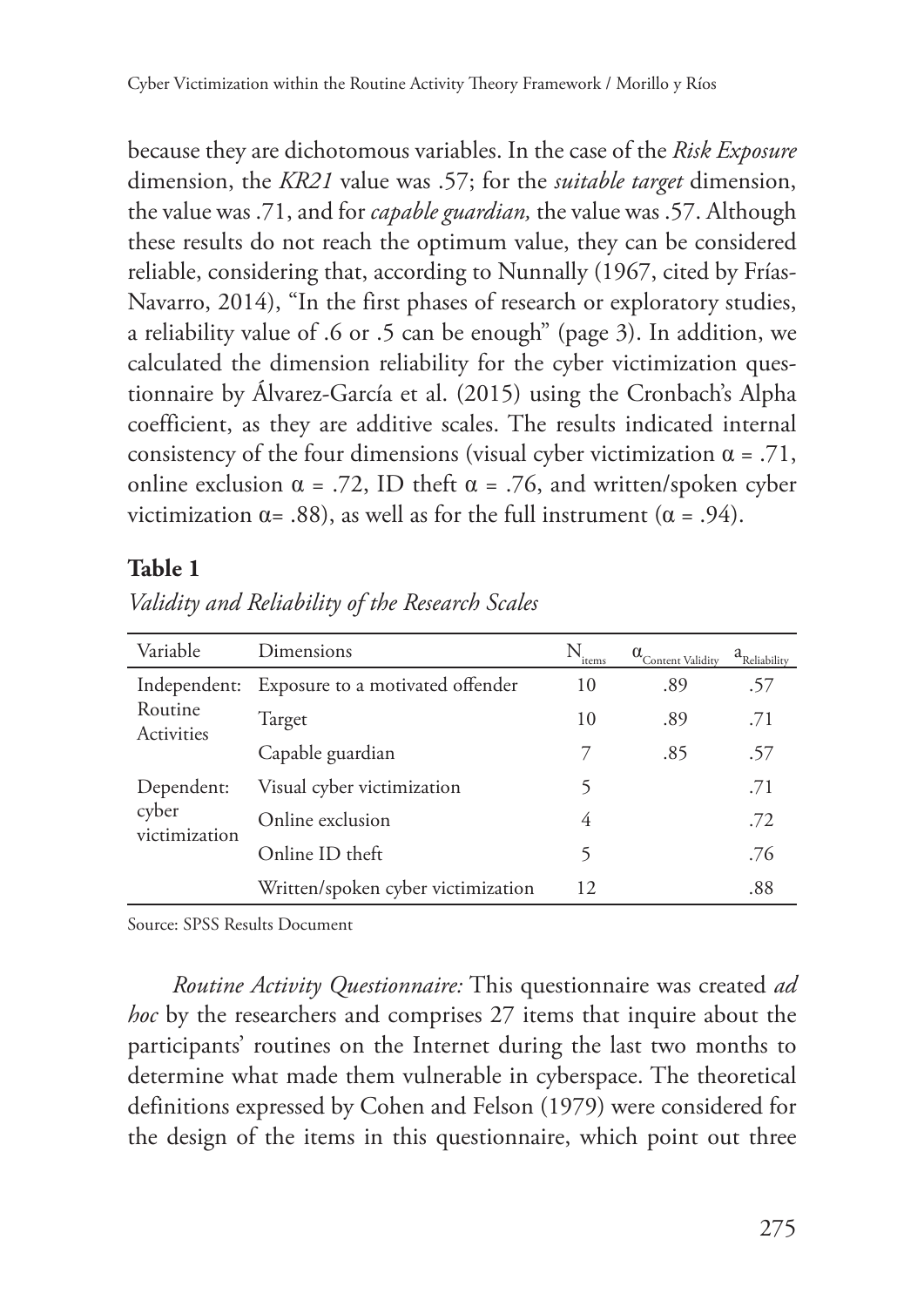dimensions: *exposure to a potential motivated offender; suitable online target*, and *capable guardian*, already previously described. For the first dimension, nine items were proposed with an affirmative or negative response. To define as exposed to a motivated offender, the affirmative answer to seven or more items was taken as a criterion.

The second dimension was translated operationally into ten items that represent behaviors that young people acknowledge doing and which expose them to being victimized, considering as such those cases where there are five or more affirmative answers. Regarding the *capable guardian* dimension, it was operationalized from seven items that include the practices or habits that may protect users from cybercrime, as well as activities performed by parents or other family members to control children on teens in cyberspace or which can make them feel controlled (García-Guilabert, 2016). The affirmative response to at least six items reveals the existence of a risk due to the absence of a *capable guardian*.

*Cyber Victimization Questionnaire by Álvarez-García et al. (2015):* The questionnaire comprises 26 items, measured on a Likert scale of frequency  $(1 = never, 2 = few times, 3 = many times, 4 = always)$ , distributed in four dimensions, namely, visual cyber victimization (five items), online exclusion (four items); ID theft (five items), and written/ spoken cyber victimization (12 items). The scores for each dimension were obtained from the sum of the items of each dimension.

# *Procedure*

After the questionnaire was designed, it was hosted on the Google platform and students were asked to answer it online. Stratified and conglomerate random sampling was used. The strata were formed by the six grades that correspond to middle and secondary school in Colombia (6–11). The conglomerates corresponded to a group from each degree at each educational institution to guarantee the representativeness of the sample. The questionnaires were answered anonymously by the students, with prior informed consent, in the computer rooms at each educational institution under the supervision of a teacher, who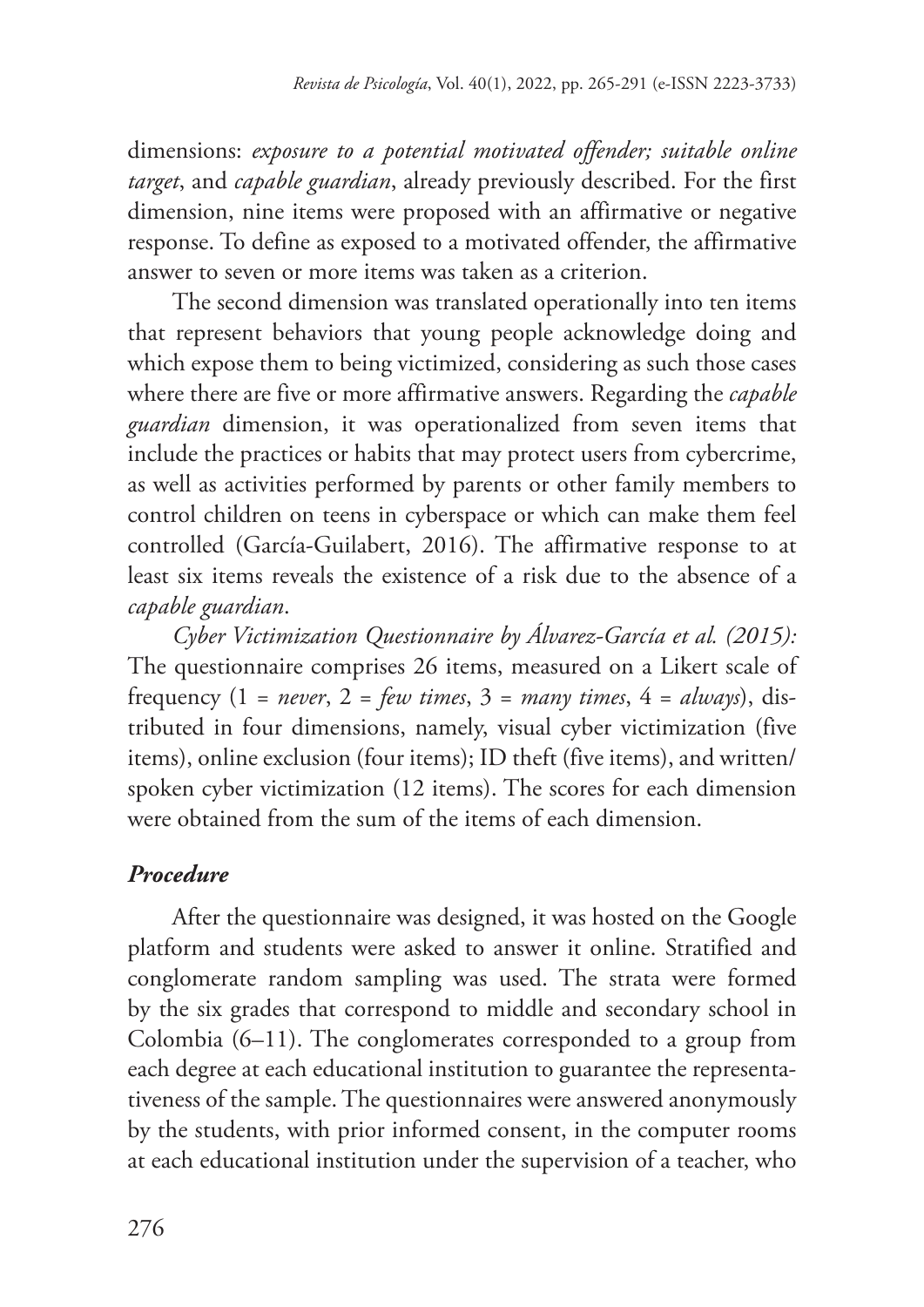did not interact with the respondents. The data were stored in Excel and processed with SPSS 21.

In the descriptive analysis, averages and standard deviation were used for the additive scales, and in the case of the categorical variables, frequencies and percentages were used. The averages of the cyber victimization dimensions were compared according to the exposure, objective, and guardian groups using the Unifactorial Variance Analysis of Fixed Effects at a significance level of 5%. The null hypothesis for equal cyber victimization means of the study groups was subjected to contrast.

## **Results**

The three dimensions of the variable routine activities were explored. The first, *exposure to a motivated offender*, was measured from nine items that reflected the activities that the person does and that expose him/her to risks in cyberspace, such as having a computer with an Internet connection, using social networks, downloading games and music, and not having programs that prevent remote Webcam activation. The presence of at least seven of these behaviors was considered as *exposure to a motivated offender* and allowed to classify 46% of the participants as exposed.

The second dimension, *suitable online target*, refers to 10 behaviors that make children and teens a target for victimization, such as having had contact or initiating friendships with strangers through the Internet, publishing photos or videos or storing personal information on their mobile phones or tablets. Showing five or more of these behaviors represented that children or teen constitute a *suitable online target*. With this criterion, it was found that 37.5% of participants are considered suitable targets in cyberspace.

The third dimension, *capable guardian,* was measured from seven items that refer to the performance of activities that may prevent or foster crimes, such as adult supervision and connection from public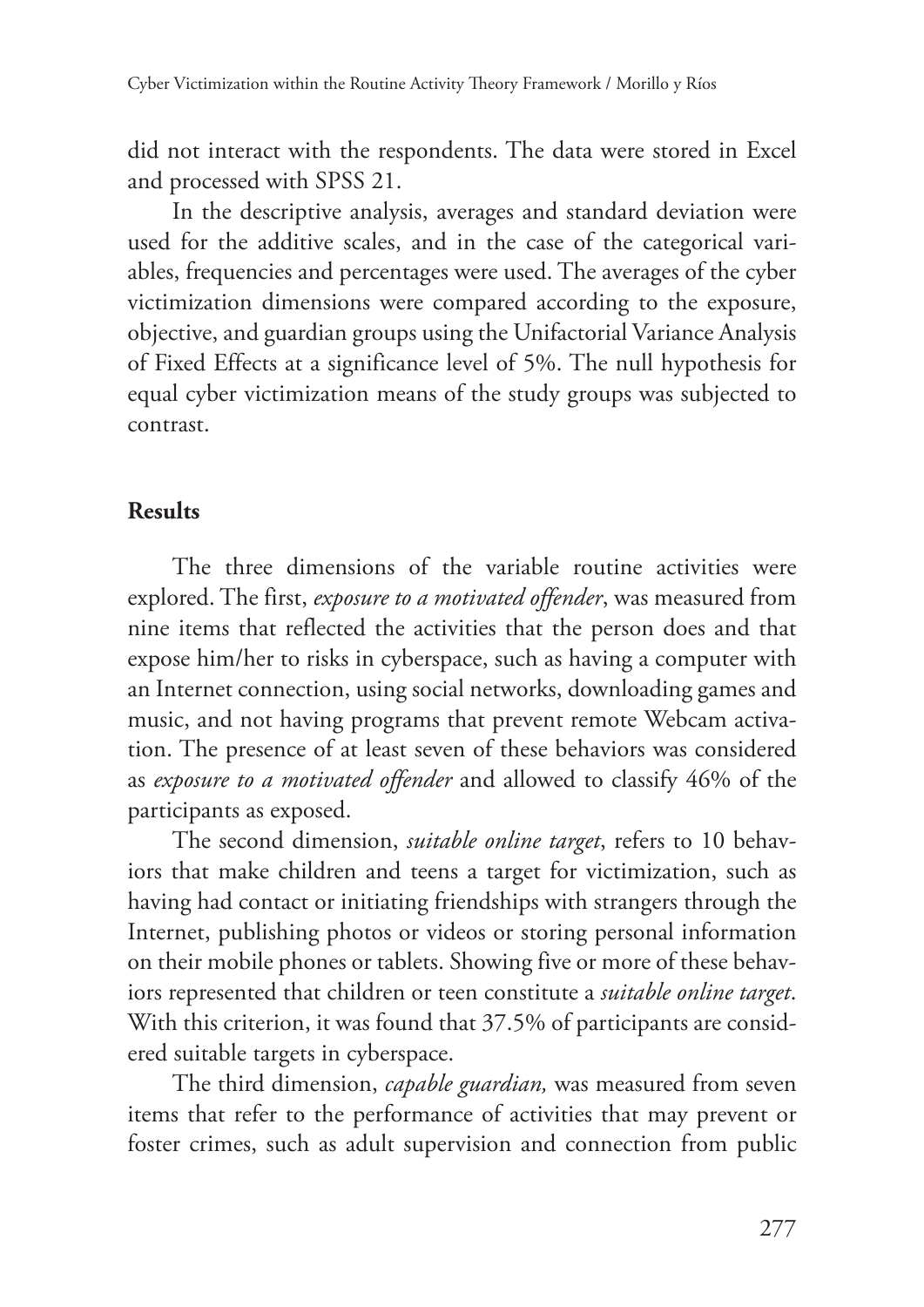computers or from mobile phones. The performance of at least six of these practices constitutes the existence of risk due to the absence of a *capable guardian* and in the sample, 29.8% of the participants did not have a *capable guardian* who may protect them.

Regarding cyber victimization that constitutes the dependent variable of the study, Álvarez-García et al. (2015) indicate four dimensions: *visual cyber victimization* (five items), *online exclusion* (four items), *ID theft* (five items), and *written/spoken cyber victimization* (12 items). These variables were rated based on the sum of the answers given by teens to the items on a Likert scale of frequency ranging between 1 ("*never"*) and 4 ("*always"*). In this sense, *visual cyber victimization*, and *ID theft* had a theoretical fluctuation between 5 and 20 points with a theoretical average of 12.5 points. *Online exclusion* fluctuates between 4 and 16 points, with an average of 10 points. *Written/spoken cyber victimization* comprised 12 items ranging between 12 and 48 points with a theoretical average of 30 points. A higher score on the scales indicates greater cyber victimization.

Empirically, in the students from grades 6 to 11, all averages of the cyber victimization dimensions are below the indicated theoretical average, even in the lower quarter of the scale, while reflecting little variability. In this order of ideas, the average *visual cyber victimization* was 6.4 ± 1.99 points. Similar results were recorded in the *ID theft* dimension, with a mean of 6.23 ± 2.03 points. In the *online exclusion* dimension, the average was very close to the minimum score of the scale, namely  $5.1 \pm 1.81$  points. On the other hand, the average *written/spoken cyber victimization* was 15.6 ± 4.89 points; this value being almost half of the theoretical average of 30 points. These averages reveal that cyber victimization tends to be located at the lower end that corresponds to a low frequency of this risk, while reflecting the "*never*" response in the alternatives.

Considering that the dependent variable is formed by four dimensions in additive scales, which makes it a quantitative variable, and that the independent variable is constituted by the three dimensions of the routine activity theory measured in a dichotomous way (presence or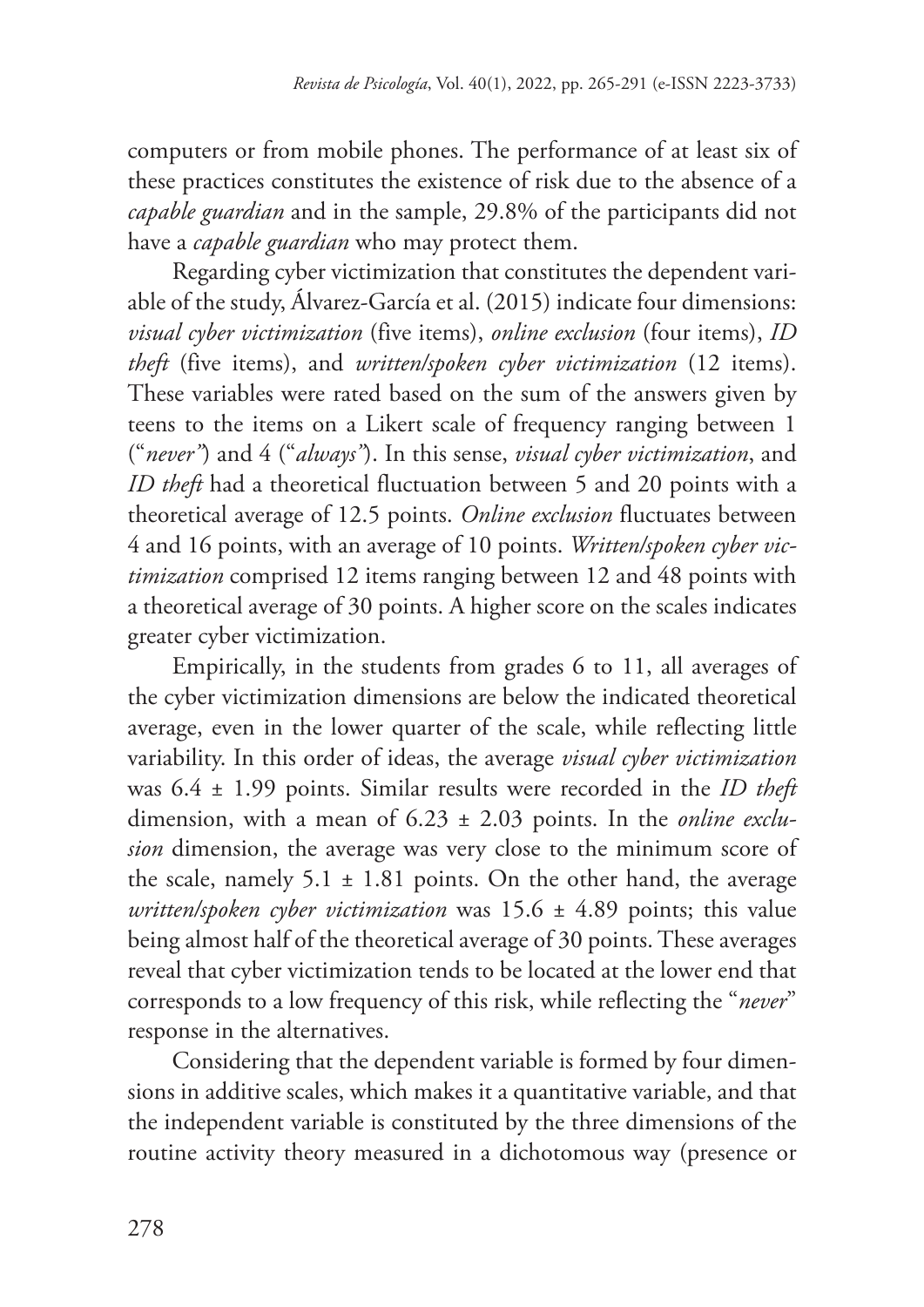absence), the Unifactorial Variance Analysis of Fixed Effects was used at a significance level of 5%. Consequently, the following null hypothesis of equal cyber victimization means was subjected to contrast:

> H0 : *Exposure to a motivated offender*, being a suitable target, and not having a *capable guardian* does not influence in a statistically significant way the averages of the four cyber victimization dimensions.

# *Exposure to a Motivated Offender and Cyber Victimization*

It is observed in Table 3 that the averages of the *online exclusion* and *written/spoken cyber victimization* scales for those subjects who were classified as exposed to a motivated offender are higher than the averages for those not exposed, and these differences are statistically significant (*p* < .01). In the *visual cyber victimization* and *ID theft* dimensions, there was no influence of the *exposure to a motivated offender* variable, since the probability values associated with the *F* statistic do not support rejecting the null hypothesis. It is, therefore, concluded that the aforementioned exposure affects *online exclusion* (*F* = 13.08, p = .000) and *written/spoken cyber victimization*  $(F = 7.405; p = .007)$  but not *visual cyber victimization* ( $p = .097$ ) or *ID theft* ( $p = .636$ ).

### **Table 3**

| Cyber<br>Victimization<br>Dimension | Exposure to<br>a Morivated<br>Offender | $\mathbf{n}$ | M    |      | SD Min Max |    | $\overline{F}$ | р        |
|-------------------------------------|----------------------------------------|--------------|------|------|------------|----|----------------|----------|
| Visual cyber                        | Yes                                    | 595          | 6.48 | 1.97 | 5          | 19 | 2.766          | .097     |
| victimization                       | $\rm No$                               | 690          | 6.29 | 2.02 | 5          | 20 |                |          |
|                                     | Total                                  | 1285         | 6.38 | 1.99 | 5          | 20 |                |          |
| Online                              | Yes                                    | 595          | 5.26 | 1.90 | 4          | 15 | 13.08          | $.000**$ |
| exclusion                           | $\rm No$                               | 690          | 4.90 | 1.70 | 4          | 16 |                |          |
|                                     | Total                                  | 1285         | 5.07 | 1.81 | 4          | 16 |                |          |

*Comparison of Cyber Victimization Means Based on Exposure to a Motivated Offender*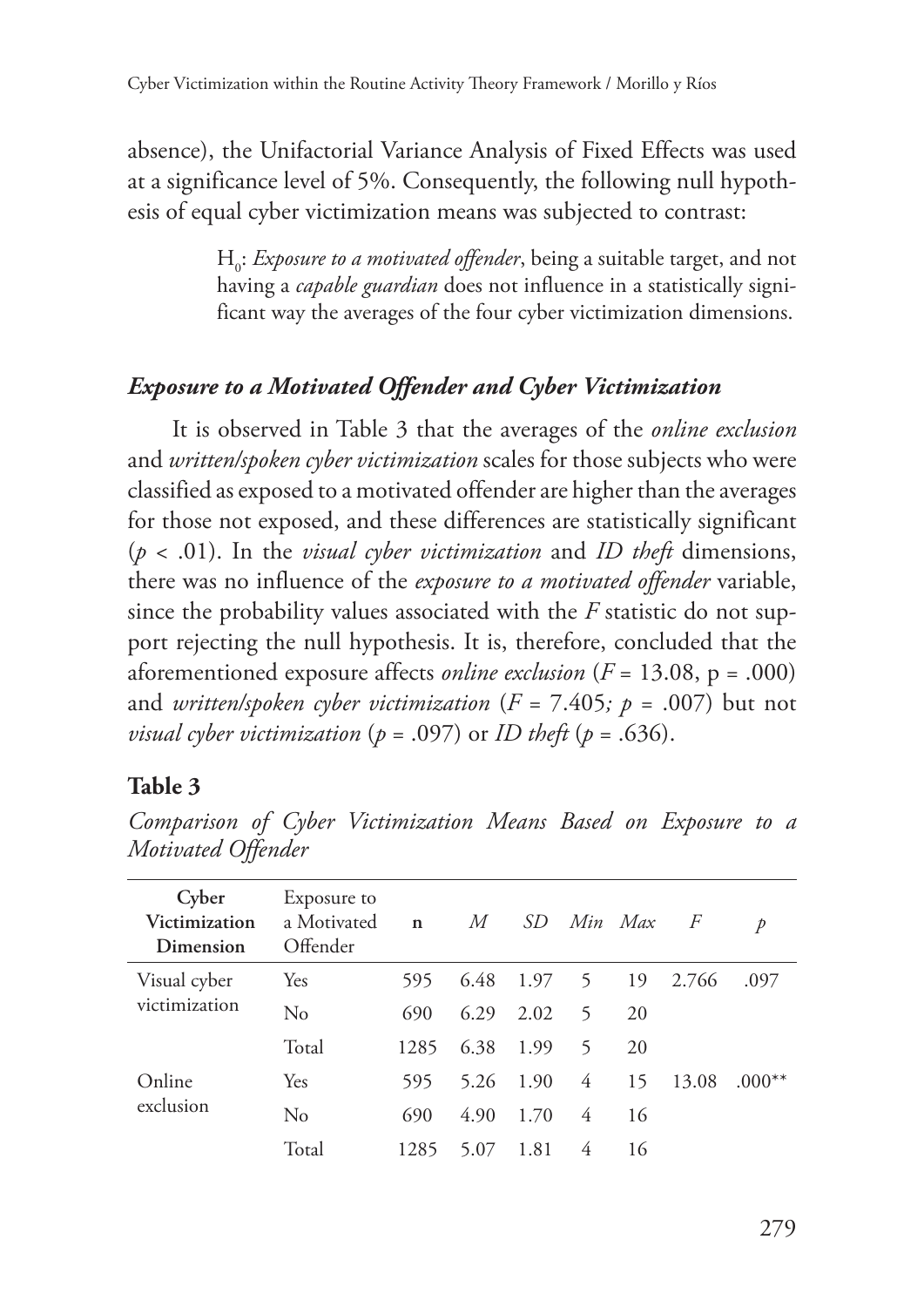| Cyber<br>Victimization<br>Dimension | Exposure to<br>a Morivated<br>Offender | $\mathbf n$ | M             | SD.  | Min Max        |    | $\overline{F}$ | $\mathcal{D}$ |
|-------------------------------------|----------------------------------------|-------------|---------------|------|----------------|----|----------------|---------------|
| $ID$ theft                          | Yes                                    | 595         | 6.27          | 2.02 | 5 <sup>5</sup> | 16 | .225           | .636          |
|                                     | $\rm No$                               | 690         | 6.21          | 2.05 | 5              | 20 |                |               |
|                                     | Total                                  | 1285        | $6.24$ $2.03$ |      | 5              | 20 |                |               |
| Written/                            | Yes                                    | 595         | 15.99         | 4.97 | 12             | 43 | 7.405          | $.007**$      |
| spoken cyber<br>victimization       | No                                     | 690         | 15.24 4.80    |      | 12             | 48 |                |               |
|                                     | Total                                  | 1285        | 15.59 4.89    |      | 12             | 48 |                |               |

\*\* Significant  $\alpha$  = .01

Source: SPSS results document

#### *Suitable Target and Cyber Victimization*

The second dimension of the RAT refers to the activities that make subjects attractive targets for offenders. The results in Table 4 show that all cyber victimization averages present statistically significant differences. That is, suitable targets report a higher cyber victimization score. We reject the null hypotheses of equal means of *visual cyber victimization* (*F* = 60.07, *p* = .00), *ID theft* (*F* = 16.03, *p* = .00), *online exclusion*  $(F = 39.99, p = .00)$ , and *written/spoken cyber victimization*  $(F = 71.86,$ *p* = .00). Therefore, we conclude that the *suitable online target* dimension has a statistically significant influence on the cyber victimization of high school students in Colombia.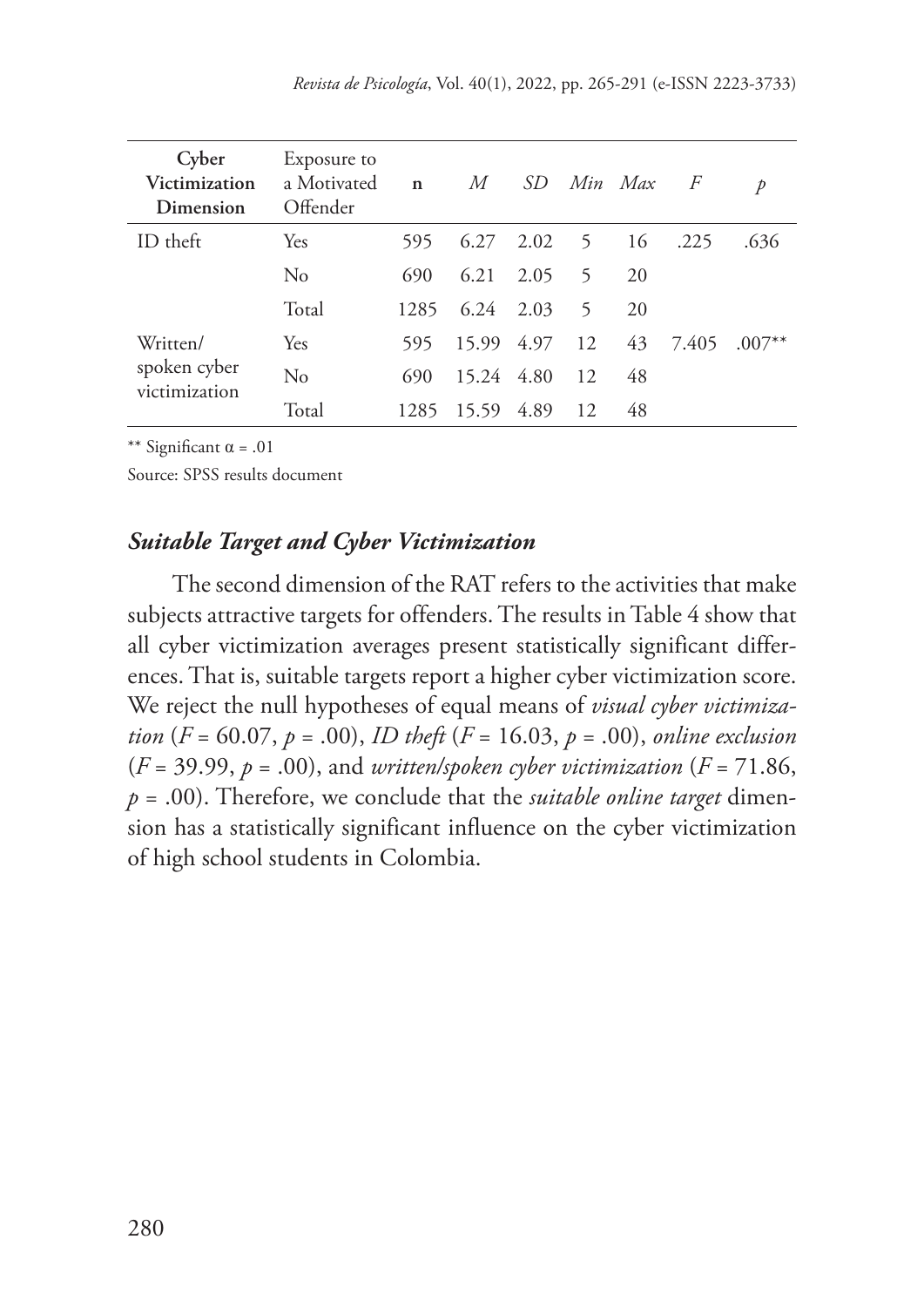Cyber Victimization within the Routine Activity Theory Framework / Morillo y Ríos

### **Table 4**

*Comparison of Cyber Victimization Means Based on Suitable Online Target*

| Dimensions    | Suitable<br>Target | $\mathbf n$ | М     | SD   | Min   | Max   | F     | p        |
|---------------|--------------------|-------------|-------|------|-------|-------|-------|----------|
| Visual cyber  | Yes                | 482         | 6.96  | 2.19 | 5.00  | 19.00 | 60.07 | $.000**$ |
| victimization | $\rm No$           | 803         | 6.03  | 1.79 | 5.00  | 20.00 |       |          |
|               | Total              | 1285        | 6.38  | 2.00 | 5.00  | 20.00 |       |          |
| Online        | Yes                | 482         | 5.33  | 1.98 | 4.00  | 15.00 | 16.03 | $.000**$ |
| exclusion     | No                 | 803         | 4.91  | 1.67 | 4.00  | 16.00 |       |          |
|               | Total              | 1285        | 5.07  | 1.81 | 4.00  | 16.00 |       |          |
| ID theft      | Yes                | 482         | 6.69  | 2.23 | 5.00  | 17.00 | 39.99 | $.000**$ |
|               | No                 | 803         | 5.96  | 1.86 | 5.00  | 20.00 |       |          |
|               | Total              | 1285        | 6.24  | 2.03 | 5.00  | 20.00 |       |          |
| Spoken cyber  | Yes                | 482         | 17.04 | 5.48 | 12.00 | 45.00 | 71.85 | $.000**$ |
| victimization | No                 | 803         | 14.71 | 4.27 | 12.00 | 48.00 |       |          |
|               | Total              | 1285        | 15.59 | 4.89 | 12.00 | 48.00 |       |          |

\*\* Significant  $\alpha$  = .01

Source: SPSS results document

#### *Capable Guardian and Cyber Victimization*

When comparing the cyber victimization averages for the subjects included in the *absence of capable guardian* category, it is observed that they are similar to those of the teens considered to have a *capable guardian* (Table 5) and that there are only statistically significant differences in the *visual cyber victimization* averages ( $F = 5.89$ ,  $p = .02$ ), but in the other cyber victimization dimensions, the *capable guardian* dimension did not exert a statistically significant influence. We accept the null hypotheses of equal means for *online exclusion*  $(F = .221, p =$ .638), *ID theft* (*F* = .03, *p* = .87), and *written/spoken cyber victimization* (*F* = 1.66*, p* = .20). Therefore, we conclude that the *capable guardian*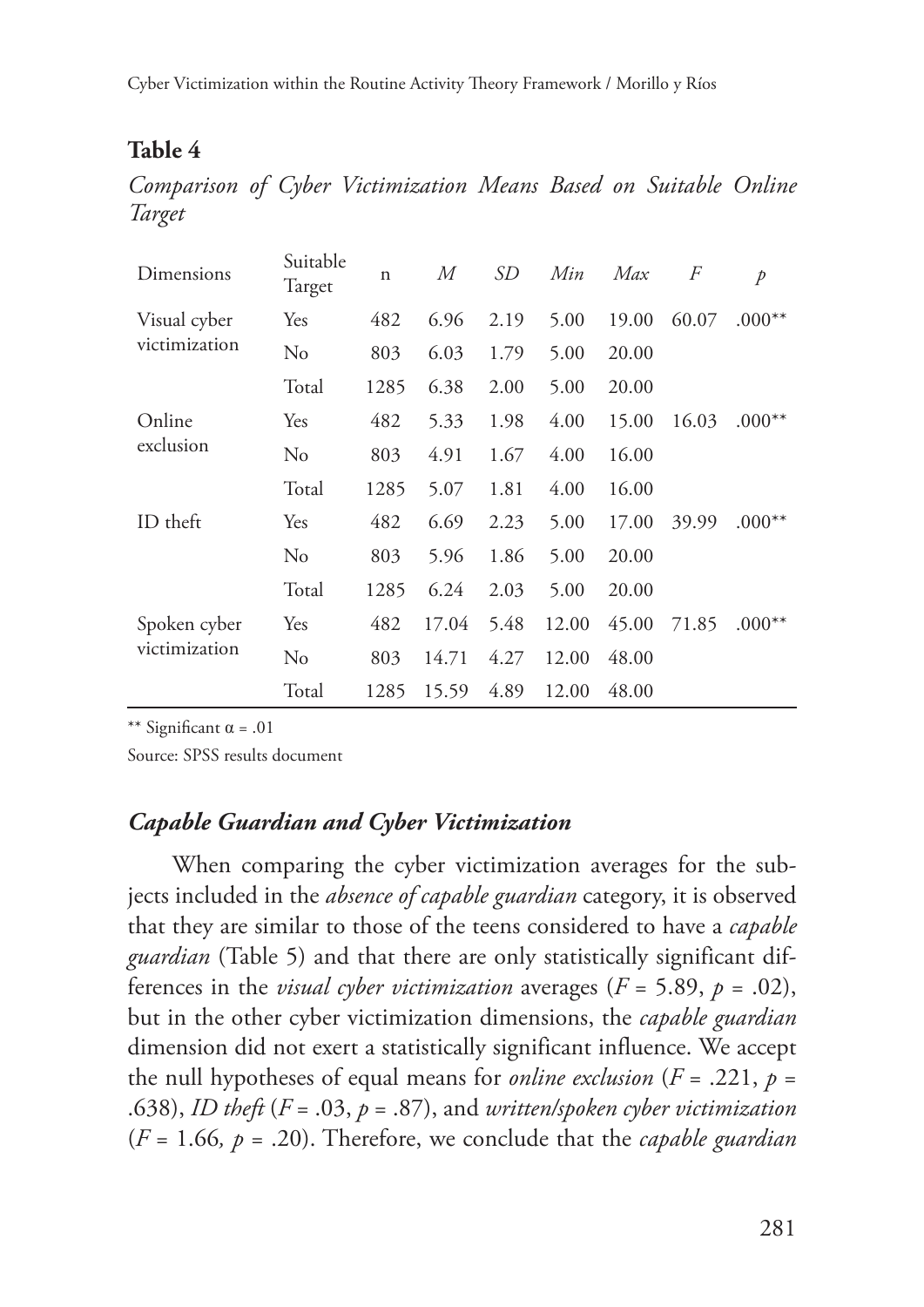dimension has a statistically significant influence on the visual cyber victimization of high school students in Colombia.

## **Table 5**

| Dimensions    | Capable<br>Guardian | $\mathbf n$ | $\overline{M}$ | <i>SD</i> | Min   | Max   | F    | $\mathcal{P}$ |
|---------------|---------------------|-------------|----------------|-----------|-------|-------|------|---------------|
| Visual cyber  | Yes                 | 796         | 6.45           | 1.91      | 5.00  | 18.00 | 5.89 | $.015*$       |
| victimization | $\rm No$            | 338         | 6.14           | 2.09      | 5.00  | 20.00 |      |               |
|               | Total               | 1134        | 6.35           | 1.97      | 5.00  | 20.00 |      |               |
| Online        | Yes                 | 796         | 5.05           | 1.73      | 4.00  | 14.00 | .22  | .638          |
| exclusion     | No                  | 338         | 5.10           | 1.92      | 4.00  | 16.00 |      |               |
|               | Total               | 1134        | 5.07           | 1.79      | 4.00  | 16.00 |      |               |
| ID theft      | Yes                 | 796         | 6.22           | 2.01      | 5.00  | 17.00 | .03  | .872          |
|               | No                  | 338         | 6.20           | 2.04      | 5.00  | 20.00 |      |               |
|               | Total               | 1134        | 6.22           | 2.02      | 5.00  | 20.00 |      |               |
| Spoken cyber  | Yes                 | 796         | 15.66          | 4.64      | 12.00 | 45.00 | 1.66 | .198          |
| victimization | No                  | 338         | 15.25          | 5.17      | 12.00 | 48.00 |      |               |
|               | Total               | 1134        | 15.54          | 4.80      | 12.00 | 48.00 |      |               |

*Cyber Victimization Means Based on Capable Guardian*

\*\* Significant  $\alpha$  = .05

Source: SPSS results document

### *Cyber Victimization According to Routine Activities*

The RAT establishes that for an aggression to occur, in this case cyber victimization, it is necessary that the three mentioned elements or dimensions are present. That is, it is considered that said contingencies are interdependent. Consequently, it was defined that routine activities become a risk when there is *exposure to a motivated offender*, the subject is a suitable target, and there is also absence of a *capable guardian*. With these characteristics, it turned out that 3.9% of the students who made up the sample are at risk of cyber victimization. When comparing the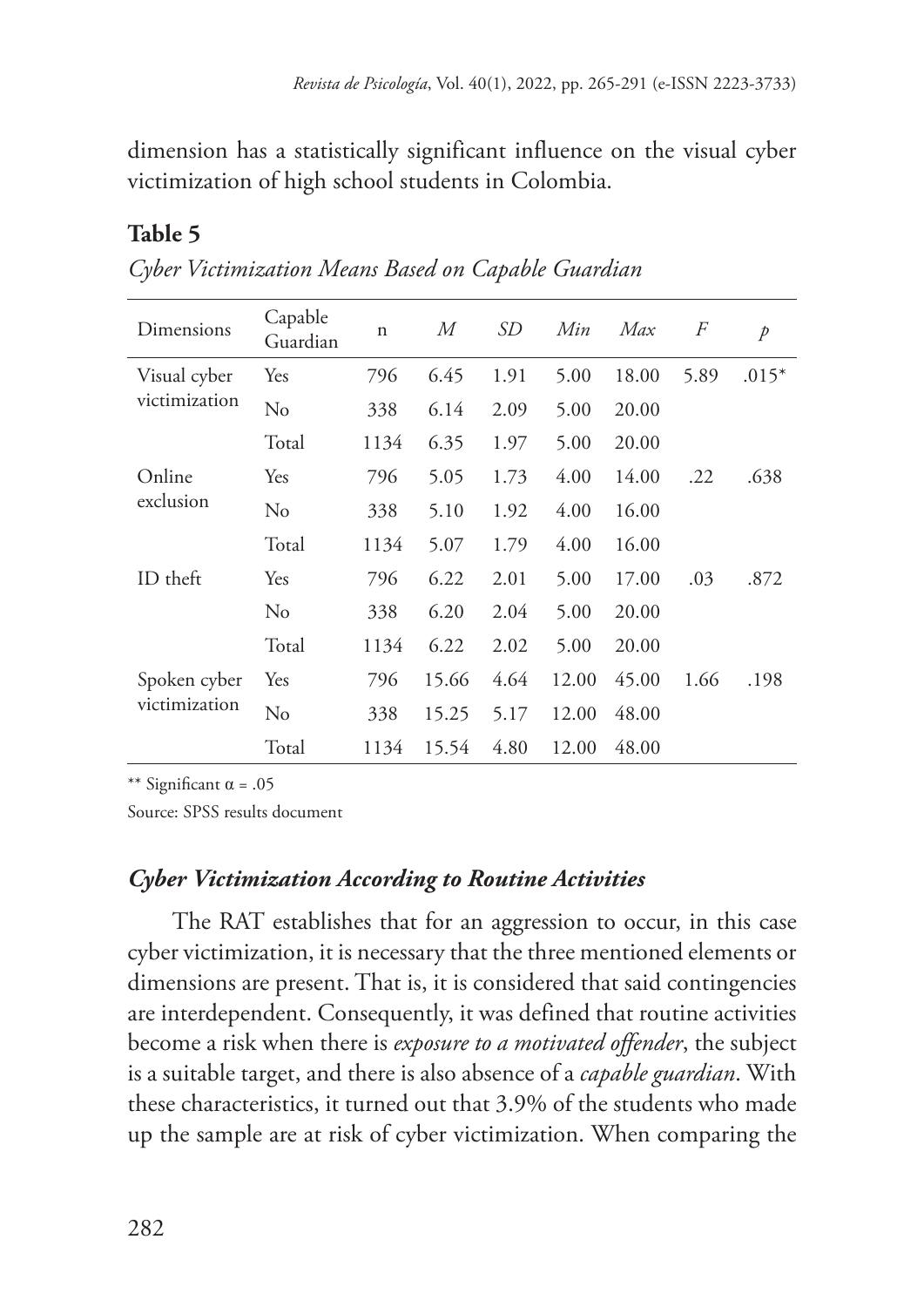cyber victimization averages according to the RAT, it is observed that those who were classified as at risk obtained higher average scores in the four dimensions, compared to those who are not at risk.

These differences in the averages are statistically significant (Table 6), since the probability values associated with the F statistic are lower than the level of significance. Consequently, the null hypotheses of equal means is rejected and we conclude that routine activities influence significantly in visual cyber victimization ( $F = 9.44$ ;  $p = .002$ ), *online exclusion* ( $F = 10.57$ ;  $p = .001$ ) as well as in the *ID theft* ( $F = 8.06$ ; *p* = .005) and *spoken cyber victimization* ( $F = 13.27$ ,  $p = .000$ ).

#### **Table 6**

| Dimensions                    | Routine<br>Activity | $\mathbf n$ | М     | SD    | Min   | Max   | F     | $\rlap{/}p$ |
|-------------------------------|---------------------|-------------|-------|-------|-------|-------|-------|-------------|
| Visual cyber                  | Yes                 | 43          | 7.26  | 8.12  | 5.00  | 19.00 | 9.44  | $.002**$    |
| victimization                 | No                  | 1091        | 6.32  | 6.43  | 5.00  | 20.00 |       |             |
|                               | Total               | 1134        | 6.35  | 6.47  | 5.00  | 20.00 |       |             |
| Online                        | Yes                 | 43          | 5.93  | 6.76  | 4.00  | 14.00 | 10.57 | $.001**$    |
| Exclusion                     | No                  | 1091        | 5.03  | 5.13  | 4.00  | 16.00 |       |             |
|                               | Total               | 1134        | 5.07  | 5.17  | 4.00  | 16.00 |       |             |
| ID Theft                      | Yes                 | 43          | 7.07  | 7.84  | 5.00  | 14.00 | 8.06  | $.005**$    |
|                               | No                  | 1091        | 6.18  | 6.30  | 5.00  | 20.00 |       |             |
|                               | Total               | 1134        | 6.22  | 6.33  | 5.00  | 20.00 |       |             |
| Spoken cyber<br>victimization | Yes                 | 43          | 18.14 | 20.35 | 12.00 | 43.00 | 13.27 | $.000**$    |
|                               | No                  | 1091        | 15.43 | 15.71 | 12.00 | 48.00 |       |             |
|                               | Total               | 1134        | 15.54 | 15.82 | 12.00 | 48.00 |       |             |

*Cyber Victimization Means Based on Routine Activities*

\*\* Significant  $\alpha$  = .01

Source: SPSS results document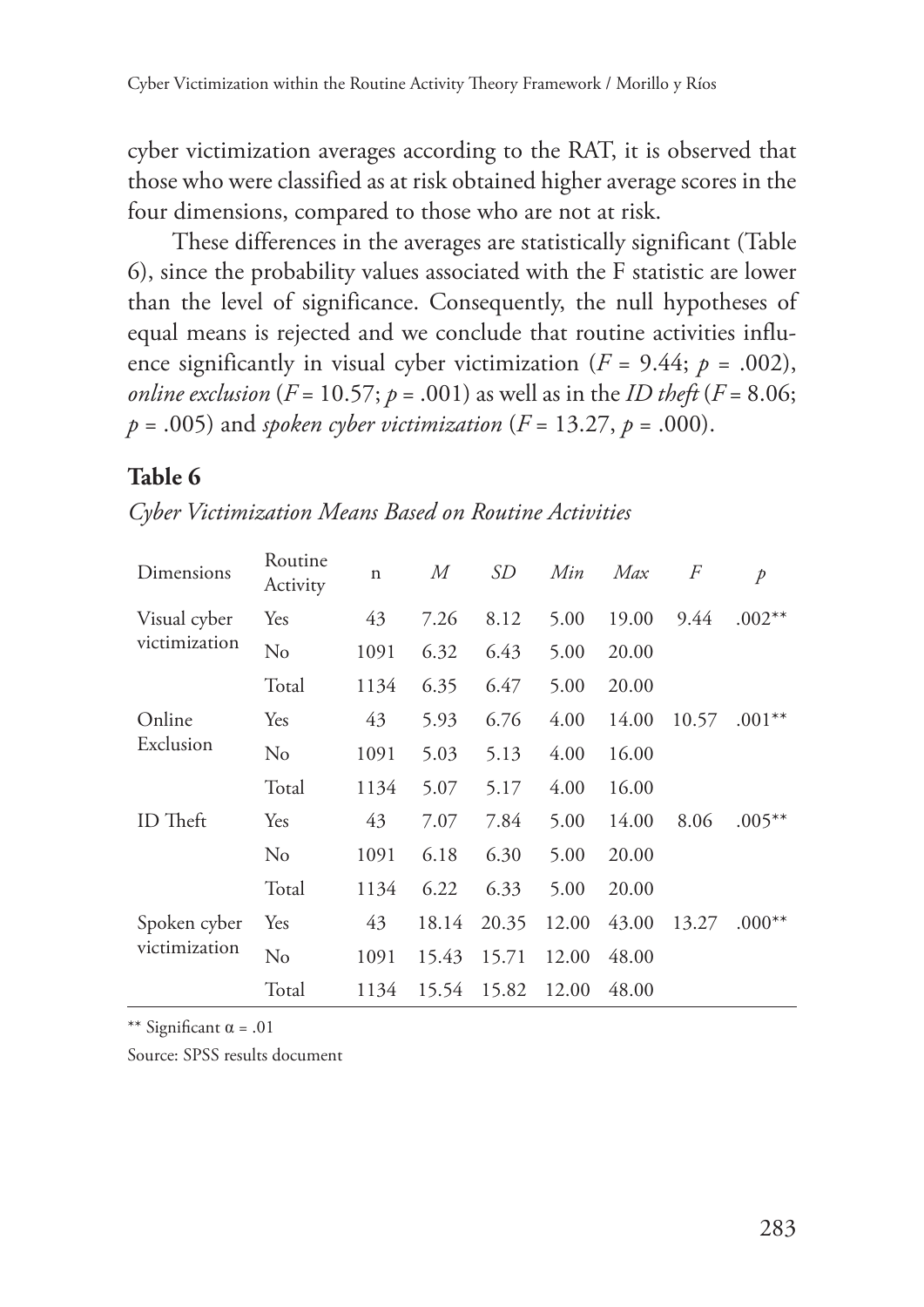#### *Gender and Cyber Victimization*

The results in Table 7 show that males have an average score higher than females in the *online exclusion* dimension, but lower in *ID theft*, and *written/spoken cyber victimization,* with statistically significant differences. Therefore, it can be affirmed that gender influences the online exclusion (*F* = 14.31, *p* = .00), and *written/spoken cyber victimization* (*F*  = 6.54, *p* = .01) averages but has no influence on *ID theft* or *visual cyber victimization* (*p* > .05).

### **Table 7**

|  |  |  | Comparison of Cyber Victimization Means Based on Gender |  |  |  |  |
|--|--|--|---------------------------------------------------------|--|--|--|--|
|--|--|--|---------------------------------------------------------|--|--|--|--|

| Dimensions                    | Gender | $\mathbf n$ | М     | SD   | Min   | Max   | F     | p        |
|-------------------------------|--------|-------------|-------|------|-------|-------|-------|----------|
| Visual cyber<br>victimization | Male   | 617         | 6.36  | 2.07 | 5.00  | 19.00 | .037  | .847     |
|                               | Female | 668         | 6.39  | 1.93 | 5.00  | 20.00 |       |          |
|                               | Total  | 1285        | 6.38  | 2.00 | 5.00  | 20.00 |       |          |
| Online                        | Male   | 617         | 5.26  | 1.95 | 4.00  | 15.00 | 14.31 | $.000**$ |
| exclusion                     | Female | 668         | 4.88  | 1.64 | 4.00  | 16.00 |       |          |
|                               | Total  | 1285        | 5.07  | 1.81 | 4.00  | 16.00 |       |          |
| ID theft                      | Male   | 617         | 6.15  | 2.03 | 5.00  | 17.00 | 2.28  | .131     |
|                               | Female | 668         | 6.32  | 2.04 | 5.00  | 20.00 |       |          |
|                               | Total  | 1285        | 6.24  | 2.03 | 5.00  | 20.00 |       |          |
| Spoken cyber<br>victimization | Male   | 617         | 15.22 | 4.85 | 12.00 | 43.00 | 6.54  | $.011*$  |
|                               | Female | 668         | 15.92 | 4.91 | 12.00 | 48.00 |       |          |
|                               | Total  | 1285        | 15.59 | 4.89 | 12.00 | 48.00 |       |          |

\* Significant  $\alpha$  = .05

\*\* Significant  $\alpha$  = .01

Source: SPSS results document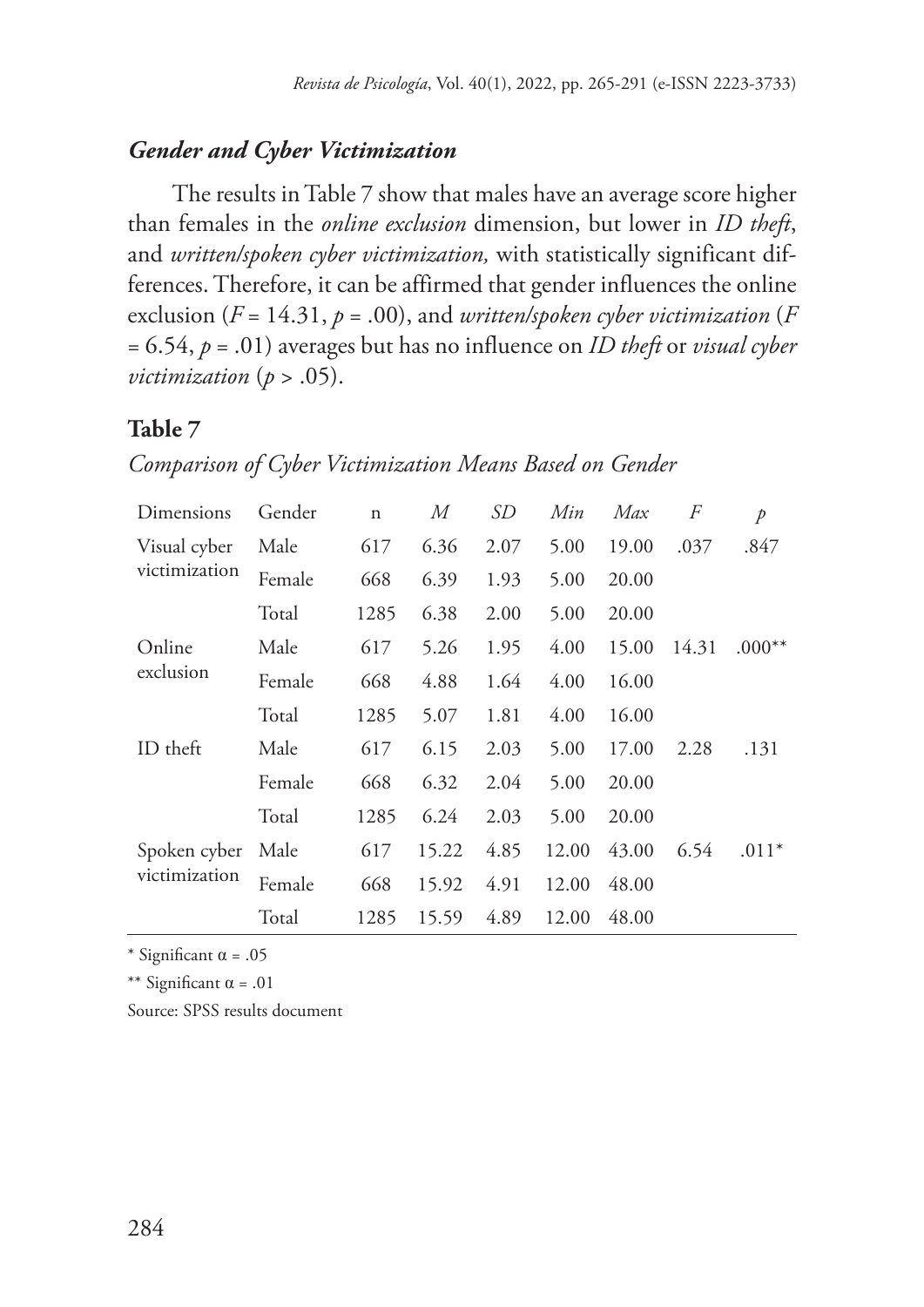# **Discussion and conclusions**

The research study tested and rejected the null hypothesis which proposed that *routine activities (suitable online target, exposure to a motivated offender, and capable guardian)* do not statistically significantly influence cyber victimization of school children and teens in Colombia. There is enough empirical evidence to assert that when the three RAT elements are present, i.e., when there is interdependence of the dimensions as established by the corresponding author, there is a highly significant influence in the four types of cyber victimization (*visual cyber victimization, online exclusion, ID theft, and written/spoken cyber victimization*). It can be asserted, therefore, that our research data support the RAT as part of the explanation for the cyber victimization of teens in Colombia.

It should be noted that when the dimensions were analyzed independently, it was observed that being a *suitable online target* influenced all the cyber victimization dimensions. On the other hand, the *exposure to a motivated offender* dimension influenced the *online exclusion*, and *written/spoken cyber victimization*. However, *capable guardian* only influenced visual cyber victimization.

These results are aligned with other studies addressing the routine activity theory and cyber victimization (Kalia and Alemm, 2017b; Ljepava, 2015; Vakhitova, Reynald, and Townsley, 2015) through which it is suggested that the RAT dimensions are a good predictor of cyber victimization in teenage school students. The results of this research also support the important supervisory role of parents as *capable guardians* in the use of virtual technologies, as they can prevent or mitigate the cyber victimization process (Kao, Kluaypa, and Lin, 2017).

As an innovative point of this investigation, it is worth mentioning the dissuasive power a *capable guardian* exhibits for preventing teenage students from being visually cyber-victimized through media such as photos or videos that can be published without their consent. This represents an important point in the identification of factors that can become strategies aimed at preventing cyber victimization when it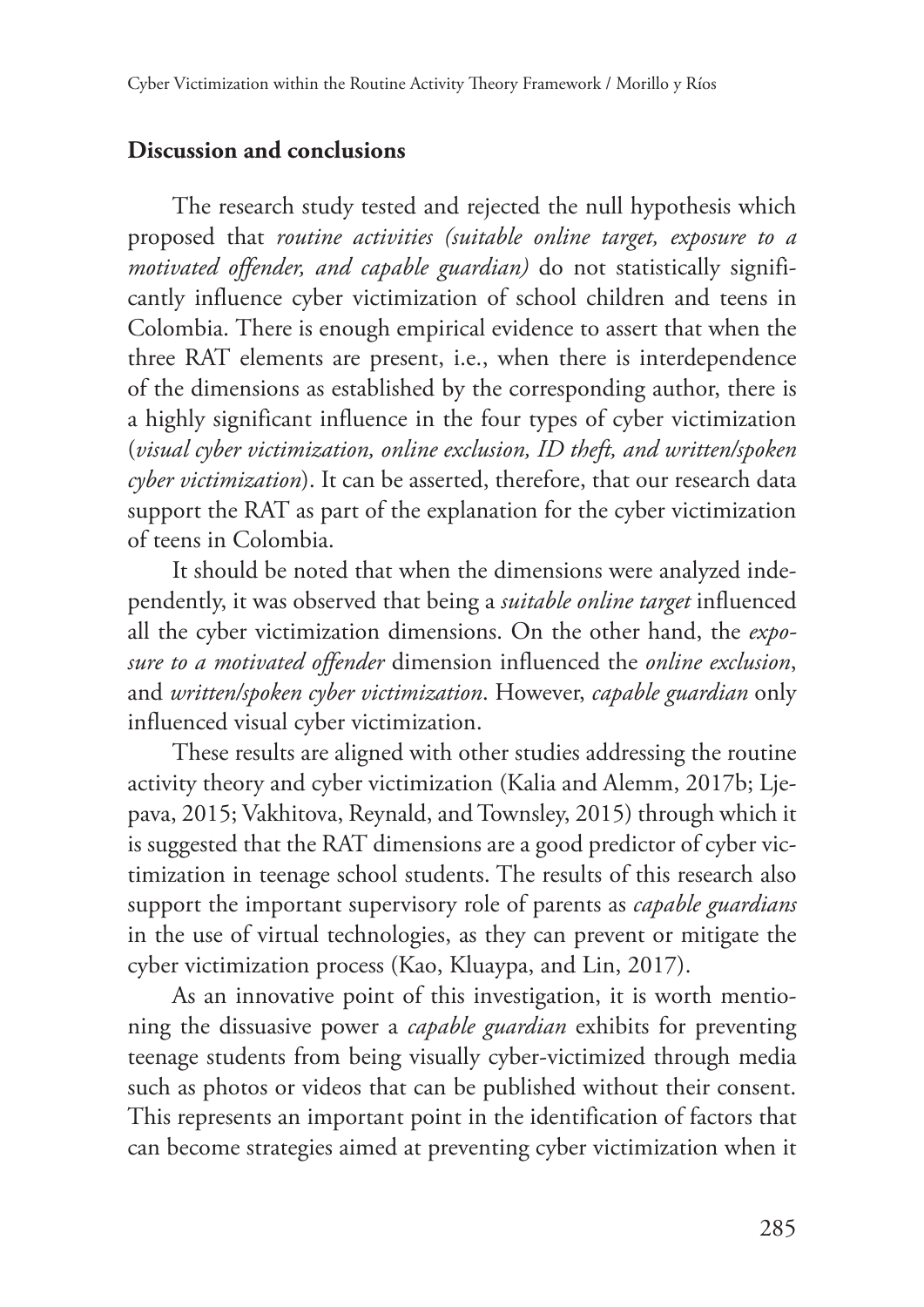comes to visual images disseminated through different digital communication tools.

On the other hand, this research successfully provides support for the applicability of the RAT in the study of the cyber victimization phenomenon among male and female school children, regardless of sociocultural factors, since the results are consistent with other studies conducted in different regions of the world and cited in previous sections. However, it should be noted that in the case of the analyzed sample, males are more likely to be cyber-victimized through *online exclusion* and females are victims of *spoken cyber victimization*, which would lead to subsequent studies that may validate the findings of this research and analyze the causes of this trend. Therefore, the prevention of cyber victimization must consider gender differences to establish policies and actions aimed at strengthening teenage aspects that allow them to reduce their likelihood of becoming victims considering the relationship with the variables proposed by the RAT.

In conclusion, the study showed that for school children and teens in Colombia, the possibility of being a *suitable online target*, being exposed to a motivated offender, and the absence of a *capable guardian* facilitates cyber victimization, with psychological, social, and academic consequences derived from said situation. This implies that school authorities and professionals must work jointly to develop initiatives to prevent school students from exposing themselves to cyber victimization. It is suggested that to advance further in the understanding of the RAT, academics put into practice the key theoretical concepts that emanate from the different research studies conducted to date and develop new methodological alternatives that provide more cross-sectional analysis on the possible influence of the cyber victimization theory in different sociocultural contexts. This may provide the opportunity to redefine prevention strategies that different school and government agencies have been implementing thus far for the protection of school students.

For future research, we recommend further exploring digital communication tools that have the greatest influence on cyber victimization,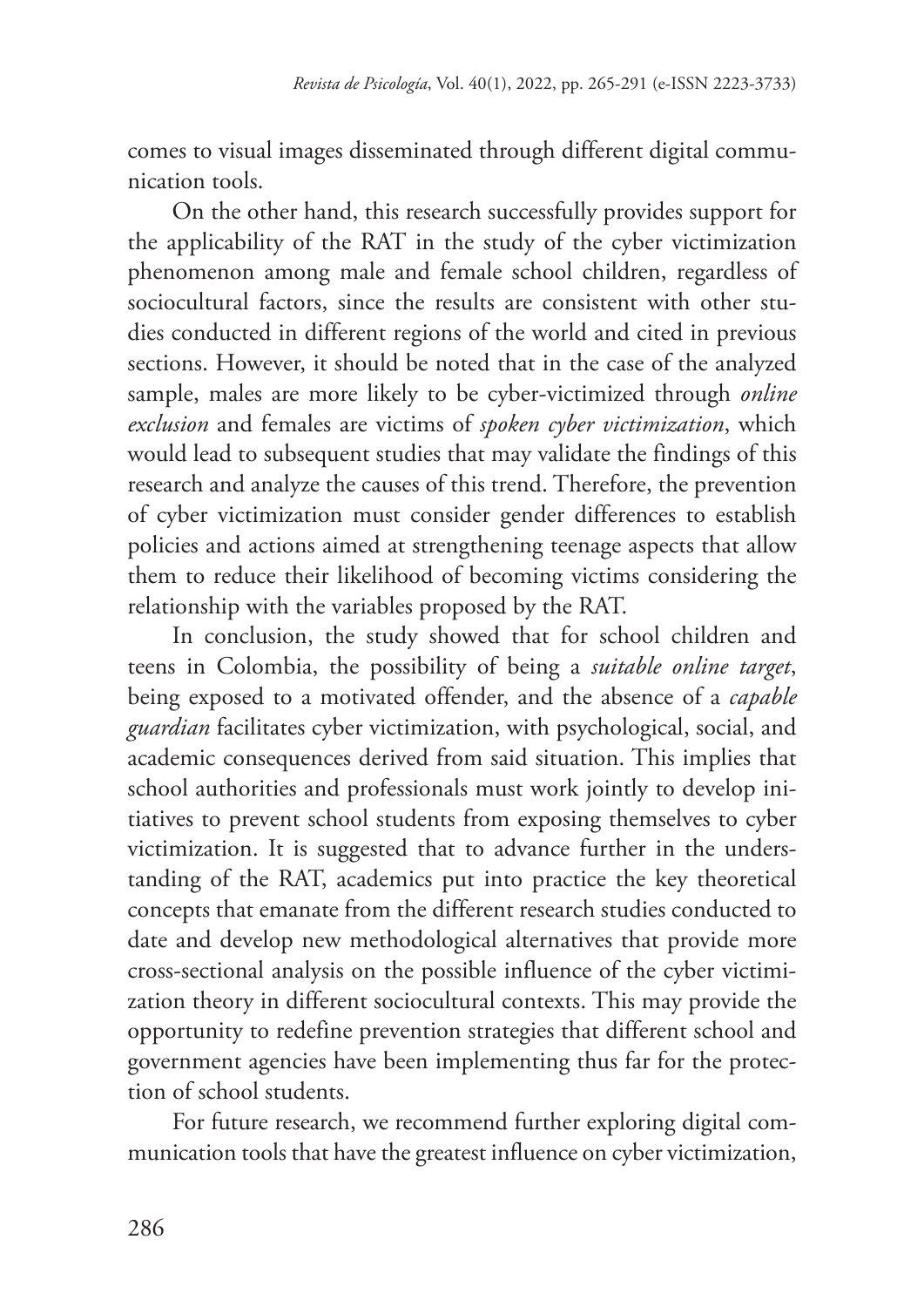considering the routine activities theory as a framework for analysis. We also suggest determining the possible influence that family relations and parent mediation may have on cyber victimization, based on their commitment to the emotional, educational, and social well-being of school students. Finally, it is considered important to discuss the integration of other interactivity platforms, such as video games, in the analysis of the RAT, as well as their involvement in risky cyber victimization behaviors in school children and teens. The expansion of these studies can help to strengthen the research carried out so far and broaden the identification of risk factors in different contexts of interaction with technologies, which will serve as support for those in charge of guaranteeing protection and psychosocial development of school students.

### **References**

- Álvarez, F. (2015). Un test de la Teoría de las Actividades Rutinarias. ¿Guardianes capaces o eficacia colectiva?. *Revista de Derecho UNED*, (16), 65-80. https://doi.org/10.5944/ rduned.16.2015.15247
- Álvarez-García, D., Dobarro, A. y Núñez, J. (2015). Validez y confiabilidad del cuestionario de cibervictimización en estudiantes de secundaria. *Aula Abierta*, (43), 32-38. https://doi.org/10.1016/j. aula.2014.11.001
- Akbulut,Y., Sahin, Y.L., y Eristi,B. (2010). Development of a scale to investigate cybervictimization among online social utility members. *Contemporary Educational Technology*, *1*(1), 46-59. https:// doi.org/10.30935/cedtech/5961
- Arntfield, M. (2015). Toward a cybervictimology: Cyberbullying, Routine Activities Theory, and the anti-sociality of social media. *Canadian Journal of Communication*, 40, 371-388. https://doi. org/10.22230/cjc.2015v40n3a2863
- Bárcenas, C. (2013). Aproximaciones al estudio de la convergencia digital. *Estudios sobre las culturas contemporáneas*, (19) 38, 9-27.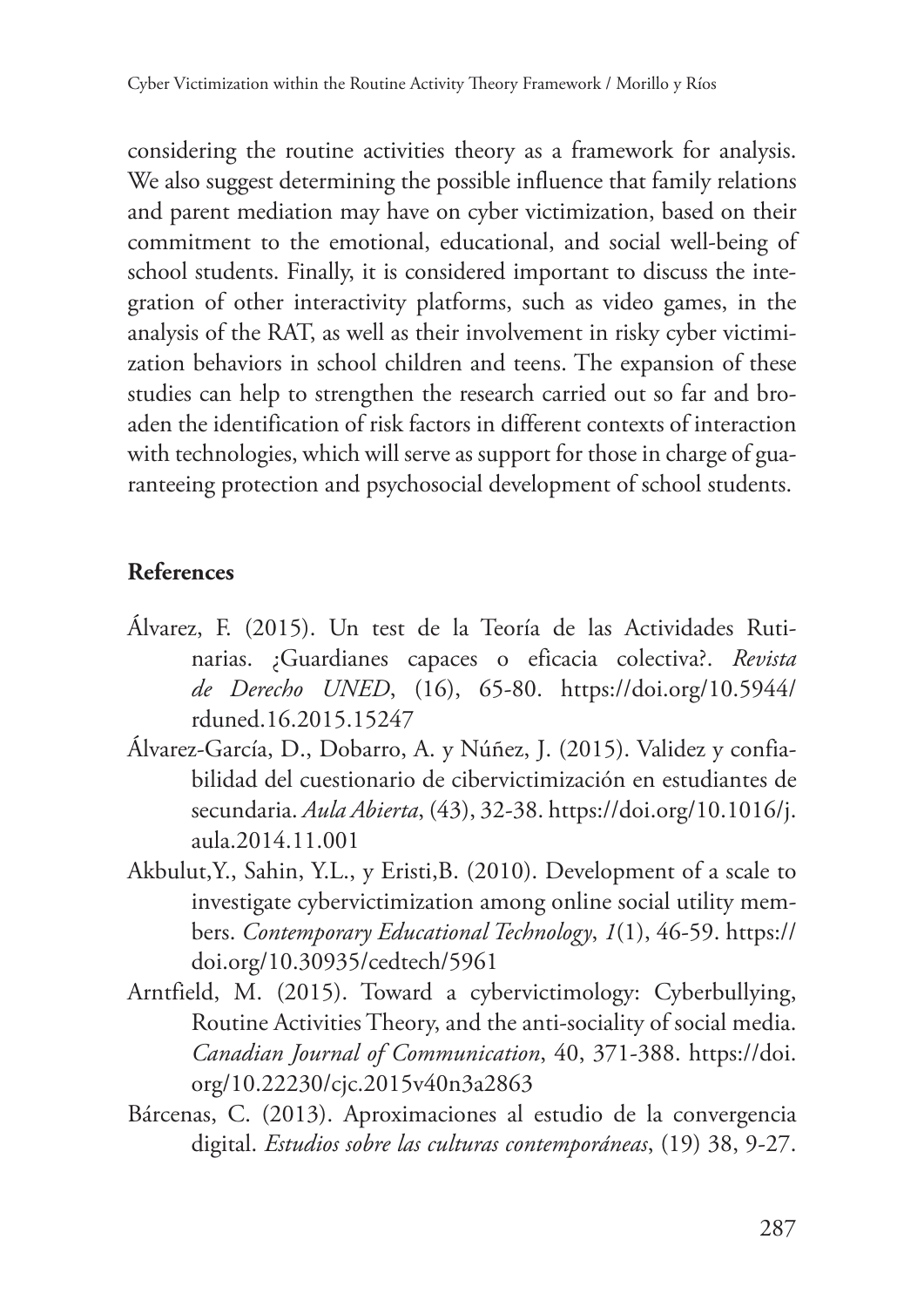Recuperado de https://www.redalyc.org/pdf/316/31629858002. pdf

- Bauman, S., Cross, D., y Walker, J. (Eds.). (2012). *Principles of cyberbullying research: Definitions, measures, and methodology*. Routledge.
- Bauman, S. y Bellmore, A. (2015). New directions in cyberbullying research. *Journal of School Violenc*e, *14*(1), 1-10. https://doi.org/ 10.1080/15388220.2014.968281
- Bauman, S. (2009). Cyberbullying in a rural intermediate school: An exploratory study. *The Journal of Early Adolescence, 30*(6), 803-833. https://doi:10.1177/0272431609350927
- Beran, T., y Li, Q. (2007). The relationship between cyberbullying and school bullying. *Journal of Student Wellbeing, 1*(2), 15-33. http://dx.doi.org/10.21913/JSW.v1i2.172
- Cohen, L. E., Kluegel, J. R., y Land, K. C. (1981). Social inequality and predatory criminal victimization: An exposition and test of a formal theory. *American Sociological Review, 46*(5), 505-524. https://doi.org/10.2307/2094935
- Cohen, l. y Felson, M. (1979). Social change and crime rate trends: a routine activity approach. *American Sociological Review*, 44, 588-608. http://dx.doi.org/10.2307/2094589
- Cowie, H., Bauman, S., Coyne, I., Myers, C., Pörhölä, M. y Almeida, A. (2013). Cyberbullying amongst university students: An emergent cause for concern? In P. K. Smith & G. Steffgen (Eds.), *Cyberbullying through the new media: Findings from an international network* (pp. 165-177). Psychology Press.
- Dehue, F., Bolman, C. y Vollink, T. (2008). Cyberbullying: Youngsters' experiences and parental perception. *CyberPsychology and Behavior, 11*(2), 217-223. https://doi.org/10.1089/cpb.2007.0008
- Dilmac, B. (2009). Psychological needs as a predictor of cyberbullying: A preliminary report on college students. *Educational Sciences: Theory and Practice, 9*(3), 1307-1325.
- Frías-Navarro, D. (2014). Apuntes de SPSS: Análisis de fiabilidad. Recuperado de https://www.uv.es/friasnav/ApuntesSPSS.pdf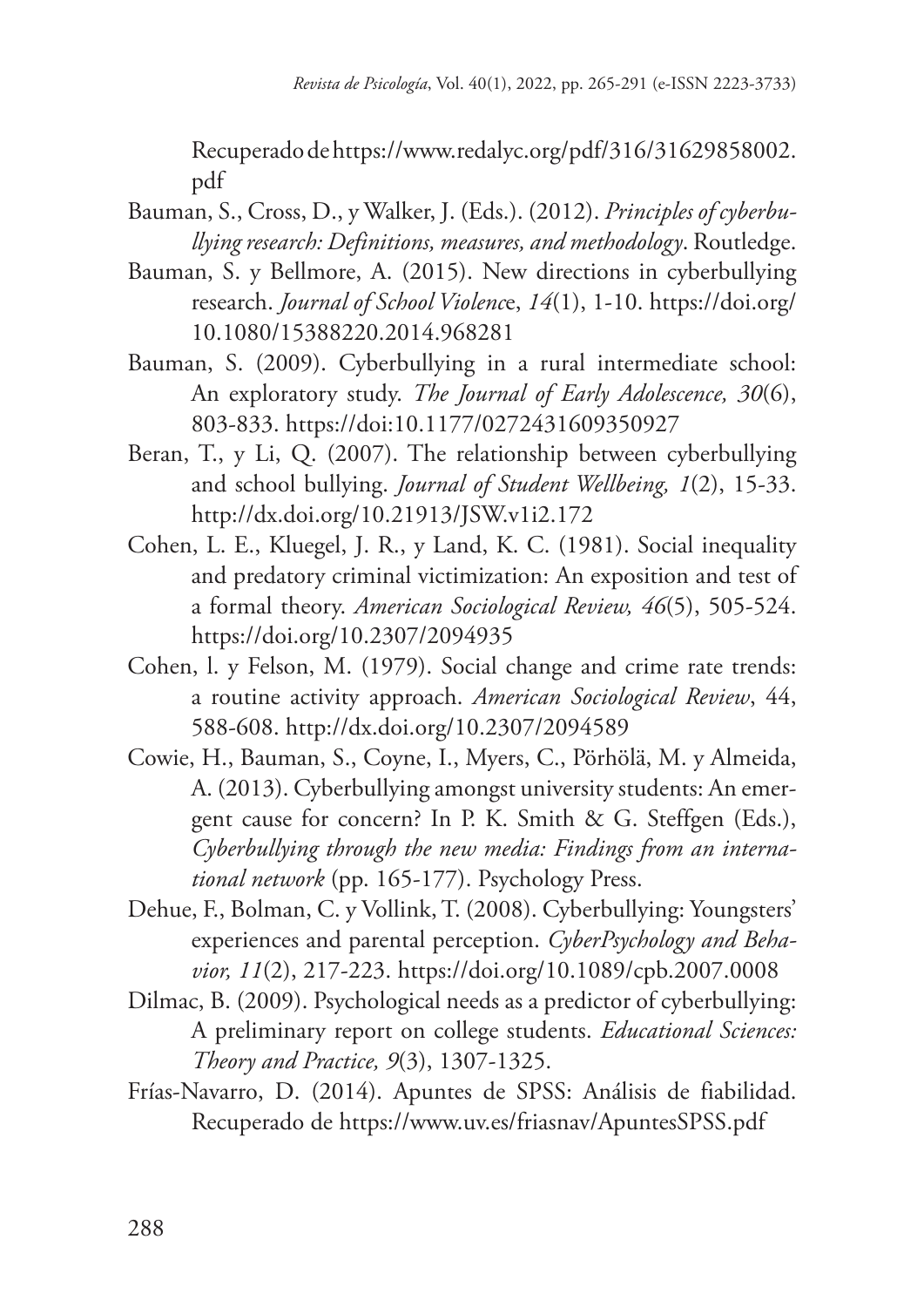- García-Guilabert, N. (2016). Actividades cotidianas de los jóvenes en internet y victimización por *malware. Revista de Internet, Derecho y Política, 22,* 48-61. Recuperado de https://www.redalyc.org/ articulo.oa?id=78846481005
- García, J. (2009). La comunicación ante la convergencia digital: algunas fortalezas y debilidades. *Signo y Pensamiento, 28*(54), 102-113.
- Hinduja, S. y Patchin, J. (2008). Cyberbullying: An exploratory analysis of factors related to offending and victimization. *Deviant Behavior, 29* (2), 129-156. https://doi.org/10.1080/01639620701457816
- Ito, M. (2013). *Hanging out, messing around, and geeking out: Kids living and learning with new media*. MIT Press.
- Jenkins, H. (2008). *Convergence culture: La cultura de la convergencia de los medios de comunicación*. Paidós.
- Kalia, D y Aleem, S. (2017a). Cyber victimization among adolescents: Examining the role of Routine Activity Theory. *Journal of Psychosocial Research*, *12*(1), 223-232.
- Kalia, D. y Aleem, S. (2017b). Role of Routine Activity Theory in cyber victimization among adolescents: A gendered perspective. *Phonix International Journal for Psychology and Social Sciences, 1*(3), 1-121.
- Kao, D, Kluaypa, B. y Lin, H. (2017). The cyberbullying assessment of capable guardianship in Routine Activity Theory. En Wang, G., Chau, M. y Chen, H. (eds.), *Intelligence and Security Informatics.* Springer International Publishing.
- Kowalski, R. M., Giumetti, G. W., Schroeder, A. N. y Lattanner, M. R. (2014). Bullying in the digital age: A critical review and metaanalysis of cyberbullying research among youth. *Psychological Bulletin, 140*(4), 1073-1137. https://doi:10.1037/a0035618.
- Koutamanis, M., Vossen, H. G. M. y Valkenburg, P. M. (2015). Adolescents' comments in social media: Why do adolescents receive negative feedback and who is most at risk? *Computers in Human Behavior*, *53*, 486-494. https://doi.org/10.1016/j. chb.2015.07.016.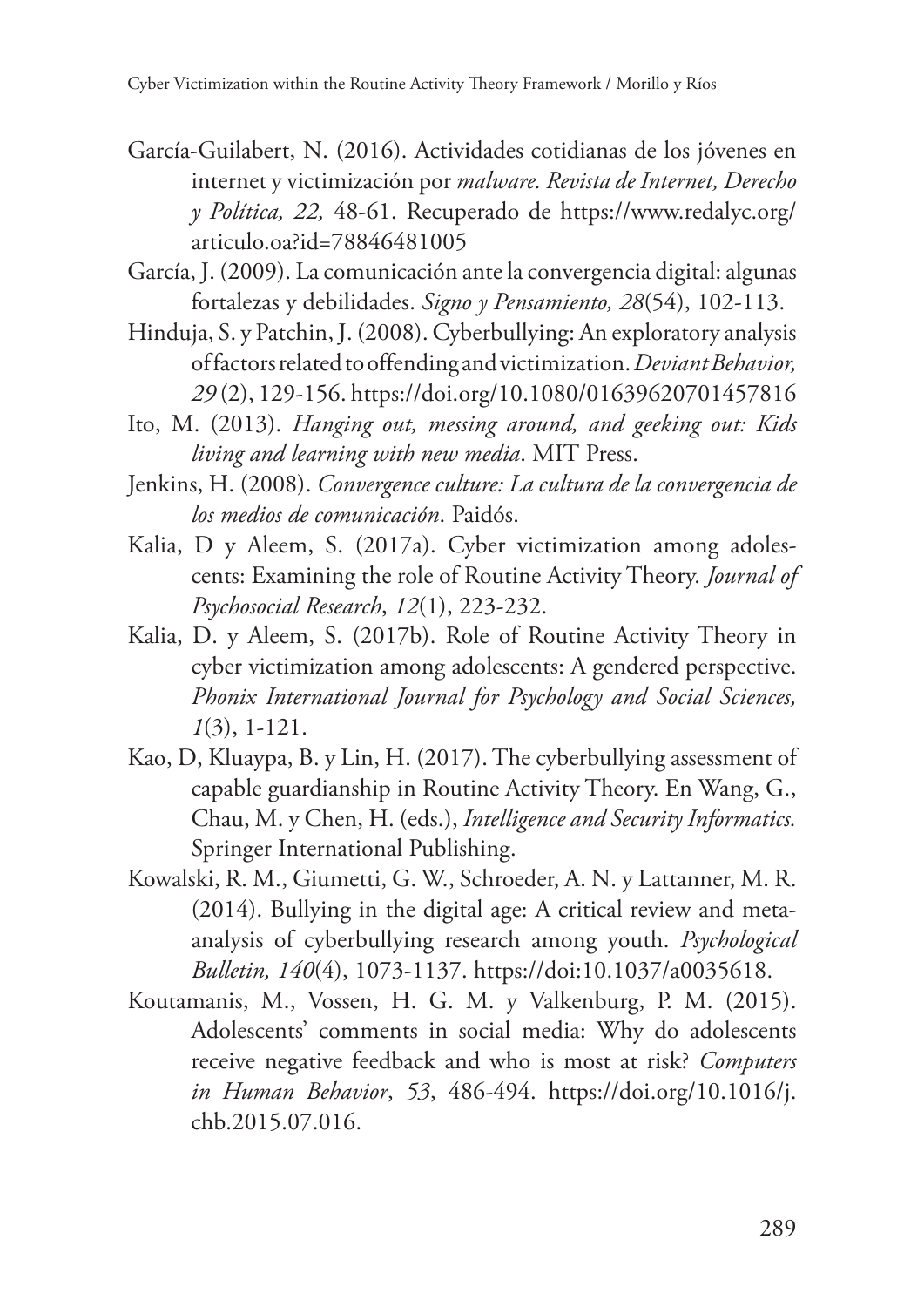- Lee, S. y Chae, Y. (2007). Children´s internet use in a family context: Influence on family relationships and parental mediation. *CyberPsychology & Behavior, 10*(5), 640-644. http://dx.doi. org/10.1089/cpb.2007.9975
- Livingstone, S. (2008). Taking risky opportunities in youthful content creation: Teenagers' use of social networking sites for intimacy, privacy and self-expression. *New Media & Society*, *10*(3), 393-411. https://doi.org/10.1177/1461444808089415
- Ljepava, N. (Noviembre de 2015). Application of Routine Activities Theory to the prediction of cyber victimization. En 49<sup>th</sup> Annual Convention of the Association for Behavioral and Cognitive Therapies. Paper presentado en la 49<sup>th</sup> Annual Convention of the Association for Behavioral and Cognitive Therapies IL en Chicago.
- Menesini, E., Nocentini, A. y Calussi, P. (2011). The measurement of cyberbullying: dimensional structure and relative item severity and discrimination. *Cyberpsychology, Behavior, and Social Networking, 14*(5), 267-274. https://doi:10.1089/cyber.2010.0002.
- Marcum, C. D. (2008). Identifying potential factors of adolescent online victimization for high school seniors. *International Journal of Cyber Criminology*, *2*(2), 346–367.
- Miró, F. (2011). La oportunidad criminal en el ciberespacio. Aplicación y desarrollo de la teoría de las actividades cotidianas para la prevención del cibercrimen. *Revista Electrónica de Ciencia Penal y Criminología*, *13*(7), 1-55.
- Mitchell, K, Wolak, J. y Finkelhor, D. (2008). Are blogs putting youth at risk for online sexual solicitation or harassment?. *Child Abuse & Neglect*, *32*(2), 277-294. https://doi. org/10.1016/j. chiabu.2007.04.015
- Naciones Unidas (2016). Tecnologías de la información y de las comunicaciones: maximización del potencial de los niños y protección de los niños contra la violencia en línea, incluida la explotación sexual. Informe anual de la Oficina del Representante Especial del Secretario General sobre la No Violencia Contra los Niños.